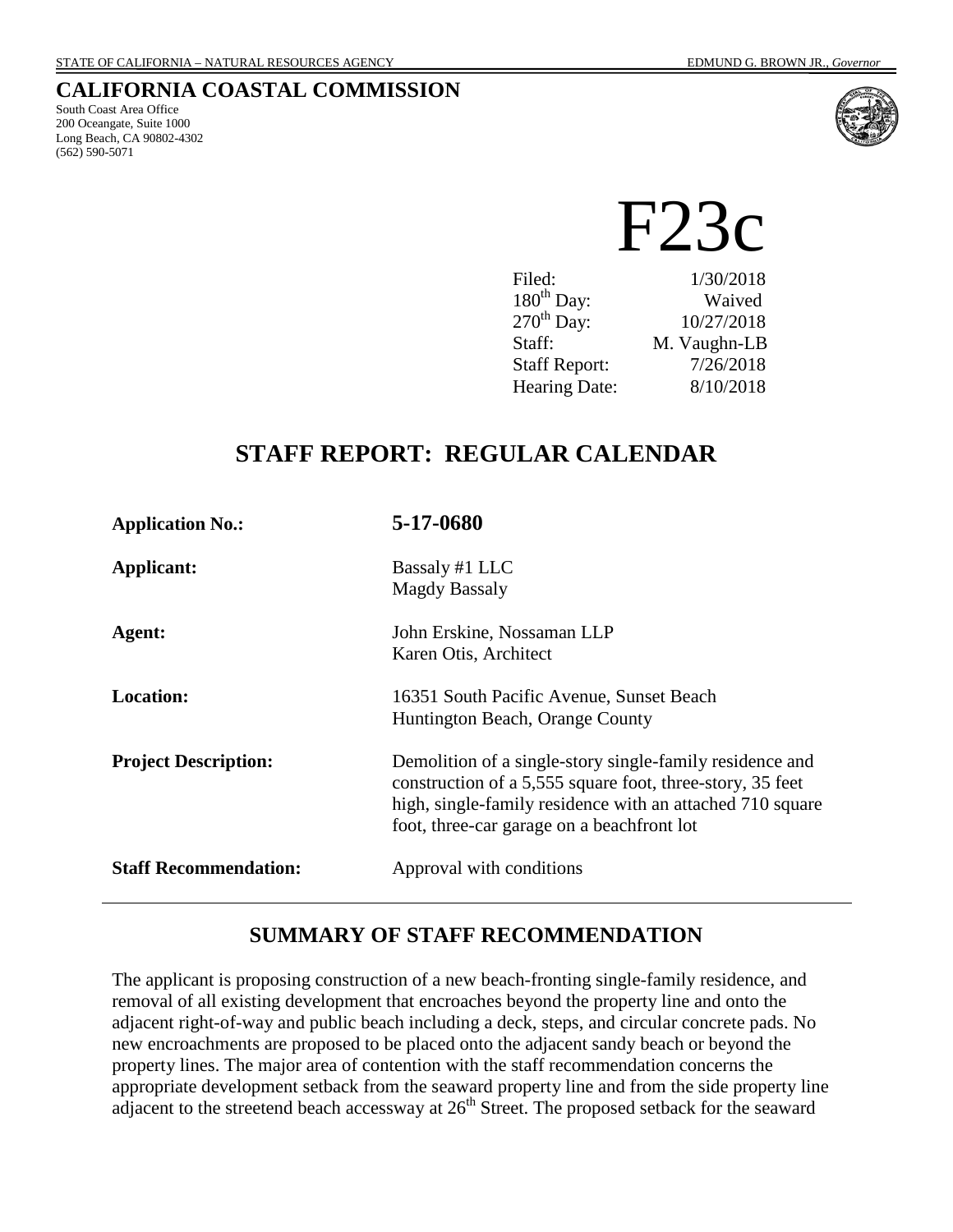property line is zero feet, and six inches from the side property line. Staff is recommending that the proposed residence be set back a minimum of five feet from the seaward property line and a minimum of three feet from the side property line adjacent to the  $26<sup>th</sup>$  Street right-of-way/public beach accessway. An additional concern addressed in the staff report and through imposition of the special conditions is the potential impact to the proposed beachfront development from erosion, flooding, and/or wave uprush during strong storm events and expected future sea level rise.

The applicant is in agreement with eight of the nine special conditions, objecting to Special Condition 1 which requires the project be redesigned to conform to a minimum five-foot beachfront setback and minimum three-foot setback from the side property line and submittal of revised plans reflecting these minimum setback requirements. The applicant objects to being the first applicant required to provide setbacks greater than the setbacks required by the City of Huntington Beach. Also, in response to the earlier April 13, 2018 staff recommendation regarding increased development setbacks, the applicant has proposed a "Beach Access Improvement Program" wherein improvements to existing streetend accessways would be implemented by the applicant in lieu of providing the staff recommend setbacks. However, for reasons described in greater detail in the staff report, staff finds the proposal inadequate to offset the impacts the proposed zero-foot and 6-inch development setbacks would have on public access.

In all, staff is recommending APPROVAL of the proposed project with nine (9) special conditions regarding: 1) submittal of revised plans reflecting a minimum setback of five feet from the seaward property line and a minimum 3 foot setback from the southeast property line adjacent to the  $26<sup>th</sup>$  Street streetend public accessway; 2) compliance proposed with removal of all development seaward of the property line (as proposed by the applicant); 3) prohibition of future shoreline protective devices and removal of approved development if threatened, or if essential services to the site can no longer feasibly be maintained, or if located on public trust lands, or inconsistent with the LCP; 4) submittal of a revised drainage plan modified to accommodate the required seaward setback pursuant to Special Condition 1, that shall otherwise conform with the proposed drainage plan, including site drainage will be directed to sediment basins located in the side yard; 5) appropriate storage of construction materials, mechanized equipment and removal of construction debris; 6) future development; 7) protection of any public rights that exist or may exist at the subject site; 8) assumption of risk; and 9) recordation of a deed restriction against the property referencing all of the special conditions contained in this staff report.

The project site is in an uncertified area of the City of Huntington Beach. Therefore, the Commission is the permit-issuing entity for the proposed project and the standard of review is Chapter 3 of the Coastal Act. The City of Huntington Beach has reviewed the applicant's proposed plans and has approved them in concept.

The motion and resolution to carry out the staff recommendation is found on page 4.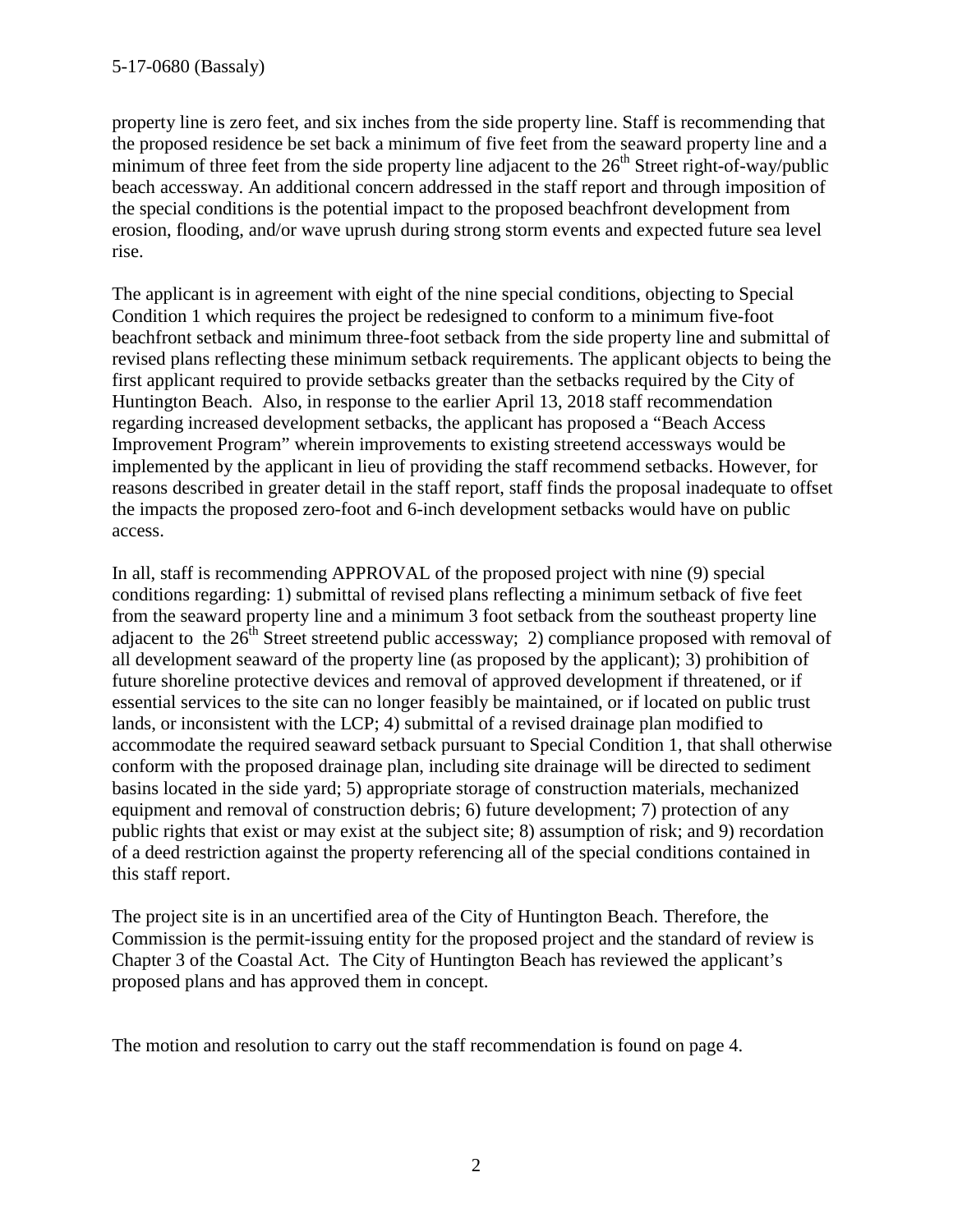# **TABLE OF CONTENTS**

## **EXHIBITS**

- Exhibit 1 Vicinity Map and Aerial Photo
- Exhibit 2 CoSMoS Map
- Exhibit 3 Project Plans
- Exhibit 4 Applicant's "Beach Access Improvement Program"
- Exhibit  $5 23^{rd}$  Street Streetend Photos
- Exhibit  $6-26^{th}$  Street Streetend Photos (adjacent to subject site)
- Exhibit 7 City of Huntington Beach Approval in Concept Letter, 7/11/18
- Exhibit 8 Applicant's Letter, 7/24/2018 (Nossaman LLP)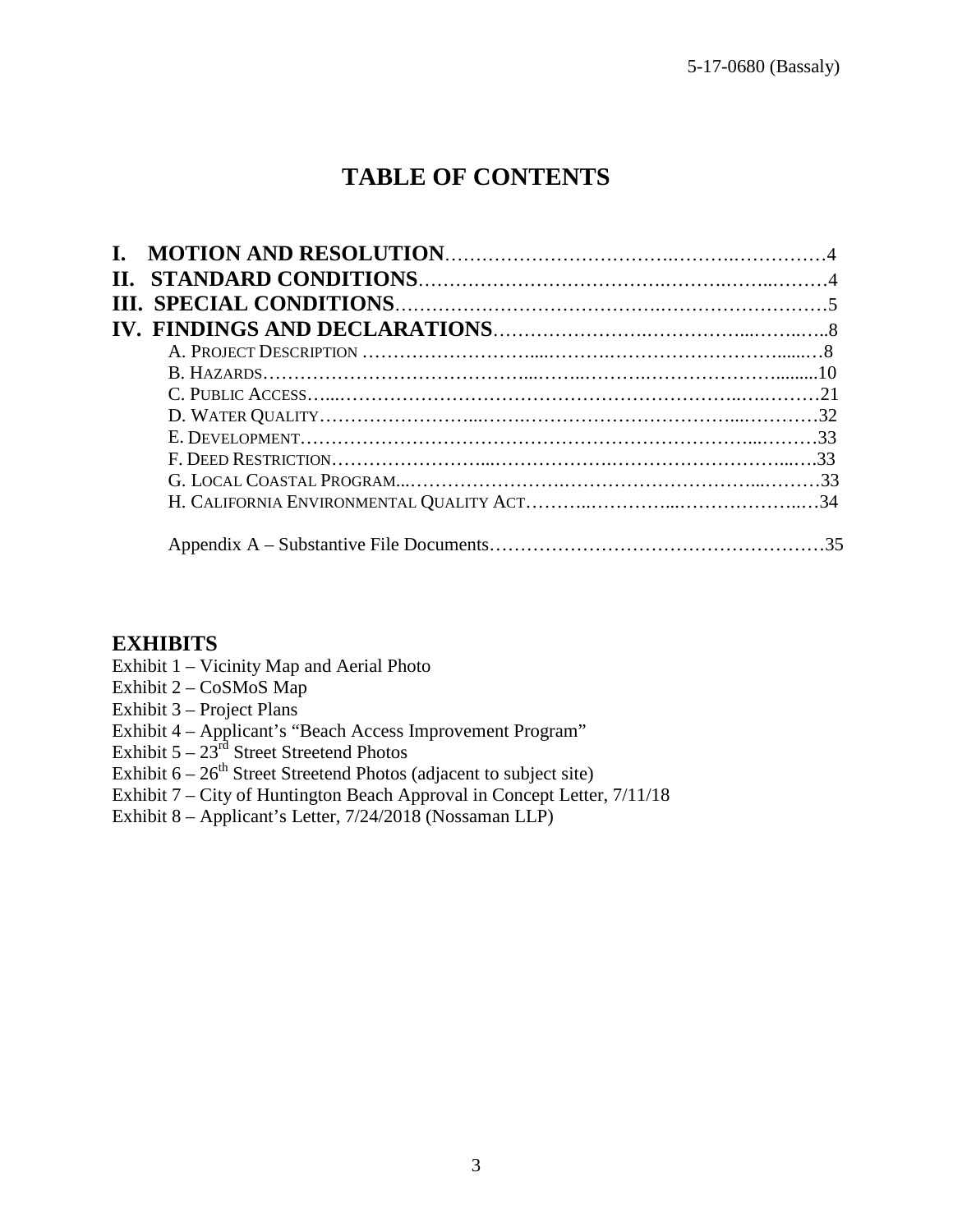## **I. MOTION AND RESOLUTION**

## **Motion:**

*I move that the Commission approve the Coastal Development Permit Application 5-17- 0680 subject to the conditions set forth in the staff recommendation.* 

Staff recommends a **YES** vote. Passage of this motion will result in approval of the permit as conditioned and adoption of the following resolution and findings. The motion passes only by affirmative vote of a majority of the Commissioners present.

## **Resolution:**

*The Commission hereby approves a coastal development permit for the proposed development and adopts the findings set forth below on grounds that the development as conditioned will be in conformity with the policies of Chapter 3 of the Coastal Act and will not prejudice the ability of the local government having jurisdiction over the area to prepare a Local Coastal Program conforming to the provisions of Chapter 3. Approval of the permit complies with the California Environmental Quality Act because either 1) feasible mitigation measures and/or alternatives have been incorporated to substantially lessen any significant adverse effects of the development on the environment, or 2) there are no further feasible mitigation measures or alternatives that would substantially lessen any significant adverse impacts of the development on the environment.* 

## **II. STANDARD CONDITIONS**

This permit is granted subject to the following standard conditions:

- 1. **Notice of Receipt and Acknowledgment.** The permit is not valid and development shall not commence until a copy of the permit, signed by the permittee or authorized agent, acknowledging receipt of the permit and acceptance of the terms and conditions, is returned to the Commission office.
- 2. **Expiration.** If development has not commenced, the permit will expire two years from the date on which the Commission voted on the application. Development shall be pursued in a diligent manner and completed in a reasonable period of time. Application for extension of the permit must be made prior to the expiration date.
- 3. **Interpretation.** Any questions of intent or interpretation of any condition will be resolved by the Executive Director or the Commission.
- 4. **Assignment.** The permit may be assigned to any qualified person, provided assignee files with the Commission an affidavit accepting all terms and conditions of the permit.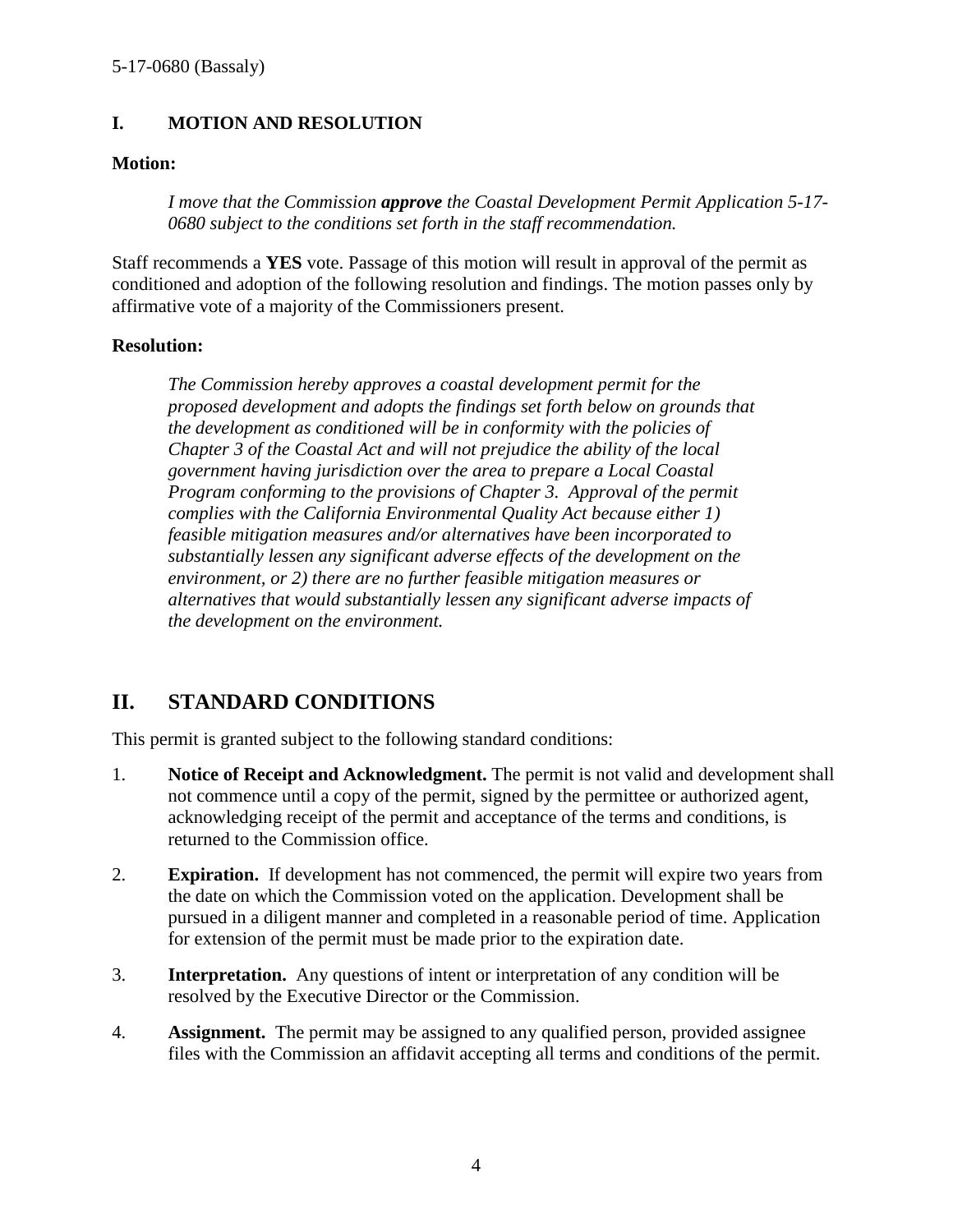5. **Terms and Conditions Run with the Land.** These terms and conditions shall be perpetual, and it is the intention of the Commission and the permittee to bind all future owners and possessors of the subject property to the terms and conditions.

## **III. SPECIAL CONDITIONS**

This permit is granted subject to the following special conditions:

#### 1. **Submittal of Revised Final Plans.**

- A. PRIOR TO ISSUANCE OF THE COASTAL DEVELOPMENT PERMIT, the applicant shall submit, for the review and written approval of the Executive Director, two full-size sets of the following revised final plans, modified as required below:
	- 1. The rear (seaward side) setback of the structure shall not be less than five feet from the property line. This five-foot setback shall apply to all habitable and non-habitable areas, all floor levels and the foundation of the structure except for ground level patios or decks.
	- 2. The side yard setback adjacent to the public streetend accessway on  $26<sup>th</sup>$  Street shall not be less than three feet from the property line.
- B. All revised plans shall be prepared and certified by a licensed professional or professionals as applicable (e.g., architect, surveyor, geotechnical engineer), based on current information and professional standards, and shall be certified to ensure that they are consistent with the Commission's approval and with the recommendations of any required technical reports.
- C. The permittee shall undertake development in conformance with the approved final plans unless the Commission amends this permit or the Executive Director provides a written determination that no amendment is legally required for any proposed minor deviations.
- 2. **Permit Compliance.** Coastal Development Permit 5-17-0680 authorizes the demolition of a single-family dwelling and the construction of a three-story, 35 feet high, singlefamily residence with an attached three-car garage. The applicant shall remove all development that encroaches beyond the property line onto public property, including a deck, steps, and circular concrete pads as shown on page 8 of Exhibit 3 of the staff report dated July 26, 2018. No new development is permitted beyond the side or seaward property lines. All development must occur in strict compliance with the proposal as set forth in the application, subject the special conditions.

The permittee shall undertake development in accordance with the final approved plans. Any proposed changes to the approved final plans shall be reported to the Executive Director. Any change to the approved final plans shall require an amendment to Permit No. 5-17-0680 from the Commission or shall require an additional coastal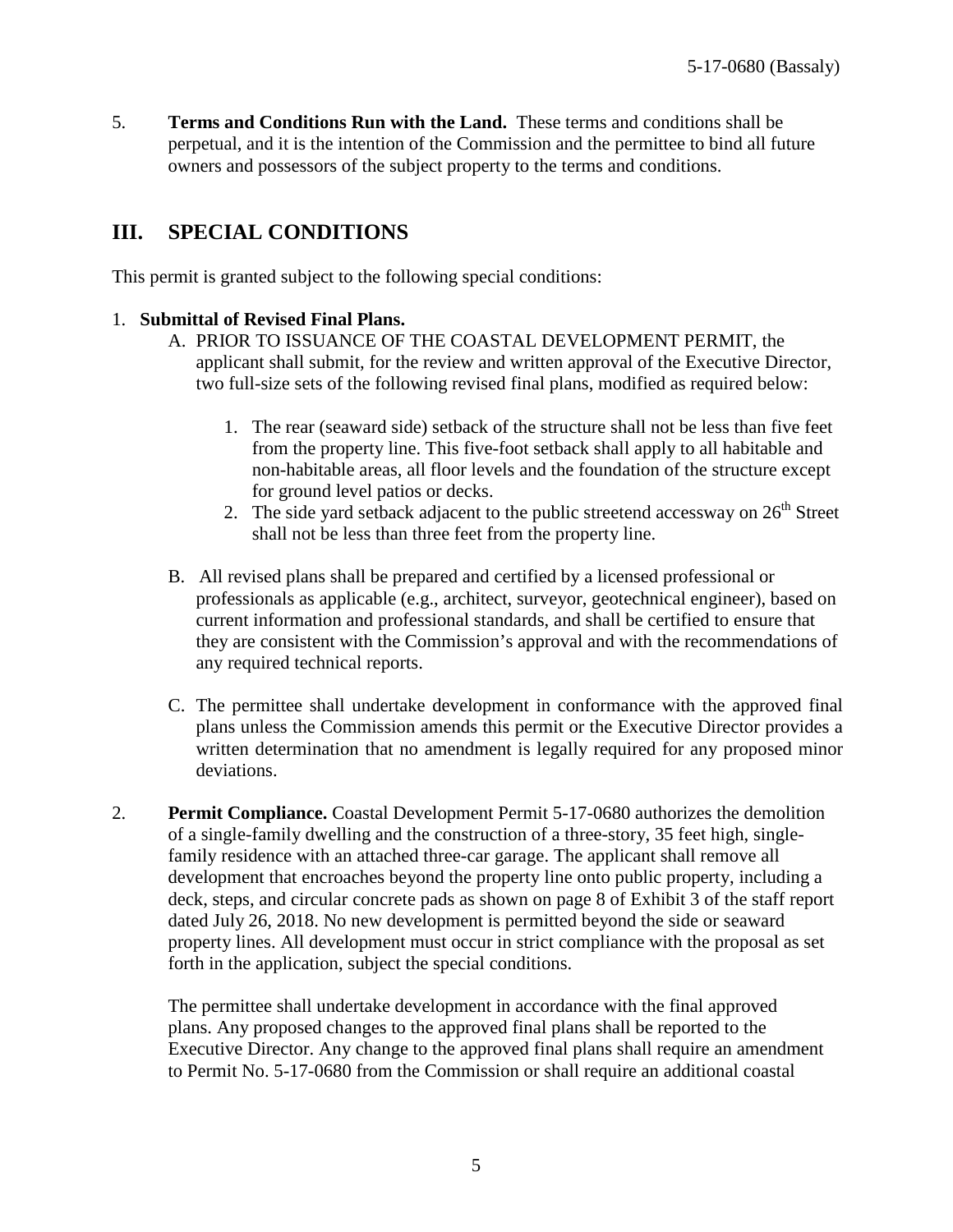development permit from the Commission or from the applicable certified local government.

**3. No Future Shoreline Protective Device.** By acceptance of this permit, the applicant agrees, on behalf of itself and all other successors and assigns, that no shoreline protective device(s) shall be constructed to protect the development approved pursuant to Coastal Development Permit No. 5-17-0680 including, but not limited to, the residence, garage, foundations, and any future improvements, in the event that the development is threatened with damage or destruction from waves, erosion, storm conditions, sea level rise, or other natural hazards in the future. By acceptance of this permit, the applicant acknowledges that the project is new construction for which there is no right to construct shoreline protective devices, and hereby waives, on behalf of itself and all successors and assigns, any rights to construct such devices that may exist under applicable law.

By acceptance of this permit, the applicant further agrees, on behalf of itself and all successors and assigns, that the landowner(s) shall remove the development authorized by this permit, including the residence, garage, foundations, and hardscape if: (a) any government agency has ordered that the structures are not to be occupied due to coastal hazards, or if any public agency requires the structures to be removed; (b) essential services to the site can no longer feasibly be maintained (e.g., utilities, roads); (c) the development is no longer located on private property due to the migration of the public trust boundary; (d) removal is required pursuant to LCP policies for sea level rise adaptation planning; or (e) the development would require a shoreline protective device to prevent a-d above.

In the event that portions of the development fall to the beach before they are removed, the landowner(s) shall remove all recoverable debris associated with the development from the beach and ocean and lawfully dispose of the material in an approved disposal site. Such removal shall require a coastal development permit. Prior to removal, the permittee shall submit two copies of a Removal Plan to the Executive Director for review and written approval. The Removal Plan shall clearly describe the manner in which such development is to be removed and the affected area restored so as to best protect coastal resources, including the Pacific Ocean.

## 4. **Drainage Plan.** PRIOR TO ISSUANCE OF THE COASTAL DEVELOPMENT

PERMIT, the applicant shall submit, for the review and written approval of the Executive Director, two full-size sets of revised drainage plans, modified as required pursuant to Special Condition 1, above. The revised drainage plan shall otherwise include the site drainage details depicted in the site plan dated 12/14/2017 indicating site drainage will be directed to sediment basins located in the side yard. Any proposed changes to the approved final plan shall be reported to the Executive Director. No changes to the approved plan shall occur without a Commission amendment to this coastal development permit unless the Executive Director determines that no amendment is legally required.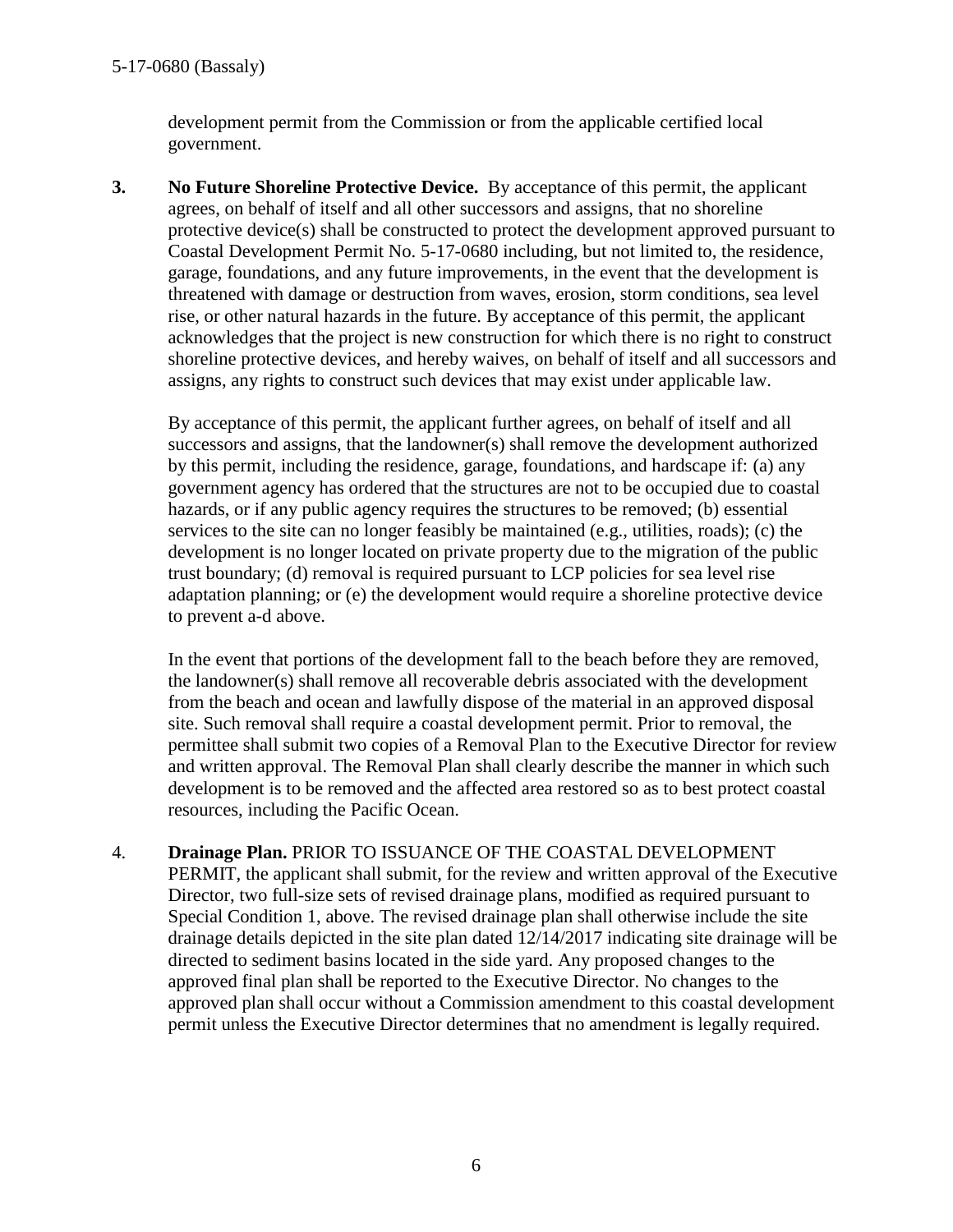- 5. **Storage of Construction Materials, Mechanized Equipment and Removal of Construction Debris.** The permittee shall comply with the following constructionrelated requirements:
	- (a) No demolition or construction materials, debris, or waste shall be placed or stored on the beach or anywhere it may enter sensitive habitat, receiving waters or a storm drain, or be subject to wave, wind, rain, or tidal erosion and dispersion.
	- (b) No demolition or construction equipment, materials, or activity shall be placed in or occur in any location that would result in impacts to environmentally sensitive habitat areas, streams, wetlands or their buffers.
	- (c) Any and all debris resulting from demolition or construction activities shall be removed from the project site within 24 hours of completion of the project.
	- (d) Demolition or construction debris and sediment shall be removed from work areas each day that demolition or construction occurs to prevent the accumulation of sediment and other debris that may be discharged into coastal waters.
	- (e) All trash and debris shall be disposed in the proper trash and recycling receptacles at the end of every construction day.
	- (f) The applicant shall provide adequate disposal facilities for solid waste, including excess concrete, produced during demolition or construction.
	- (g) Debris shall be disposed of at a legal disposal site or recycled at a recycling facility. If the disposal site is located in the coastal zone, a coastal development permit or an amendment to this permit shall be required before disposal can take place unless the Executive Director determines that no amendment or new permit is legally required.
	- (h) All stock piles and construction materials shall be covered, enclosed on all sides, shall be located as far away as possible from drain inlets and any waterway, and shall not be stored in contact with the soil.
	- (i) Machinery and equipment shall be maintained and washed in confined areas specifically designed to control runoff. Thinners or solvents shall not be discharged into sanitary or storm sewer systems.
	- (j) The discharge of any hazardous materials into any receiving waters shall be prohibited.
	- (k) Spill prevention and control measures shall be implemented to ensure the proper handling and storage of petroleum products and other construction materials. Measures shall include a designated fueling and vehicle maintenance area with appropriate berms and protection to prevent any spillage of gasoline or related petroleum products or contact with runoff. The area shall be located as far away from the receiving waters and storm drain inlets as possible.
	- (l) Best Management Practices (BMPs) and Good Housekeeping Practices (GHPs) designed to prevent spillage and/or runoff of demolition or construction-related materials, and to contain sediment or contaminants associated with demolition or construction activity, shall be implemented prior to the on-set of such activity.
	- (m) All BMPs shall be maintained in a functional condition throughout the duration of construction activity.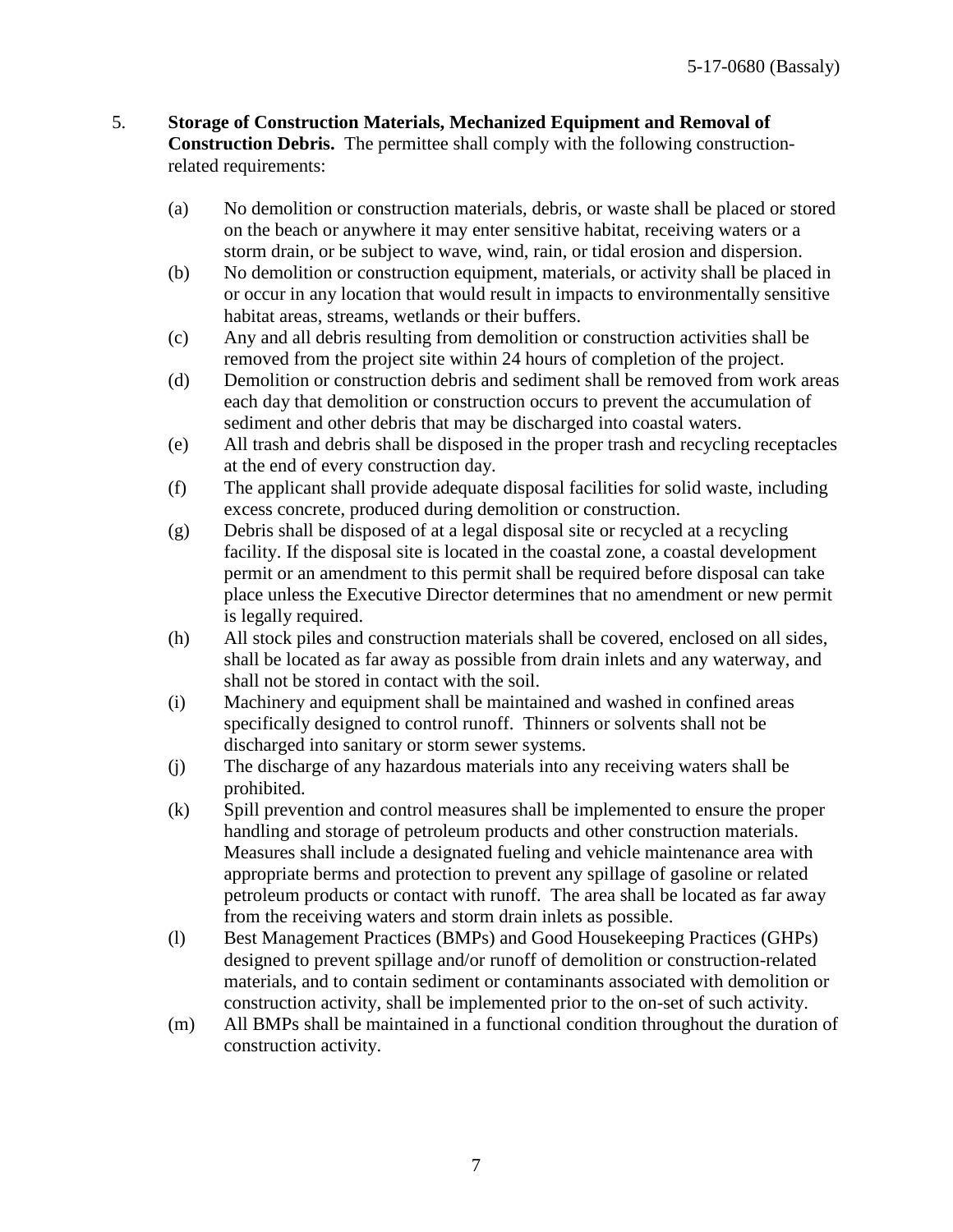- **6. Future Development.** This permit is only for the development described in Coastal Development Permit No. 5-17-0680. Pursuant to Title 14 California Code of Regulations Section 13250(b)(1) through (6), the exemptions otherwise provided in Public Resources Code Section 30610(a) shall not apply to the development governed by Coastal Development Permit No. 5-17-0680. Accordingly, any future improvements to the singlefamily residence authorized by this permit, including but not limited to repair and maintenance identified as requiring a permit in Public Resources Section 30610(d) and Title 14 California Code of Regulations Sections 13252(a)-(b), shall require an amendment to Permit No. 5-17-0680 from the Commission or shall require an additional coastal development permit from the Commission or from the applicable local government if there is a certified LCP.
- **7. Public Rights.** The approval of this permit shall not constitute a waiver of any public rights that exist or may exist on the property now or in the future. The permittee shall not use this permit as evidence of a waiver of any public rights that may exist on the property now or in the future.
- **8. Assumption of Risk, Waiver of Liability and Indemnity.** By acceptance of this permit, the applicant acknowledges and agrees (i) that the site may be subject to hazards from erosion, flooding, wave uprush, and sea level rise; (ii) to assume the risks to the applicant and the property that is the subject of this permit of injury and damage from such hazards in connection with this permitted development; (iii) to unconditionally waive any claim of damage or liability against the Commission, its officers, agents, and employees for injury or damage from such hazards; and (iv) to indemnify and hold harmless the Commission, its officers, agents, and employees with respect to the Commission's approval of the project against any and all liability, claims, demands, damages, costs (including costs and fees incurred in defense of such claims), expenses, and amounts paid in settlement arising from any injury or damage due to such hazards.
- **9. Deed Restriction.** PRIOR TO ISSUANCE OF THE COASTAL DEVELOPMENT PERMIT, the applicant shall submit to the Executive Director for review and approval documentation demonstrating that the landowner(s) have executed and recorded against the parcel(s) governed by this permit a deed restriction, in a form and content acceptable to the Executive Director: (1) indicating that, pursuant to this permit, the California Coastal Commission has authorized development on the subject property, subject to terms and conditions that restrict the use and enjoyment of that property; and (2) imposing the Special Conditions of this permit as covenants, conditions and restrictions on the use and enjoyment of the Property. The deed restriction shall include a legal description of the entire parcel or parcels governed by this permit. The deed restriction shall also indicate that, in the event of an extinguishment or termination of the deed restriction for any reason, the terms and conditions of this permit shall continue to restrict the use and enjoyment of the subject property so long as either this permit or the development it authorizes, or any part, modification, or amendment thereof, remains in existence on or with respect to the subject property.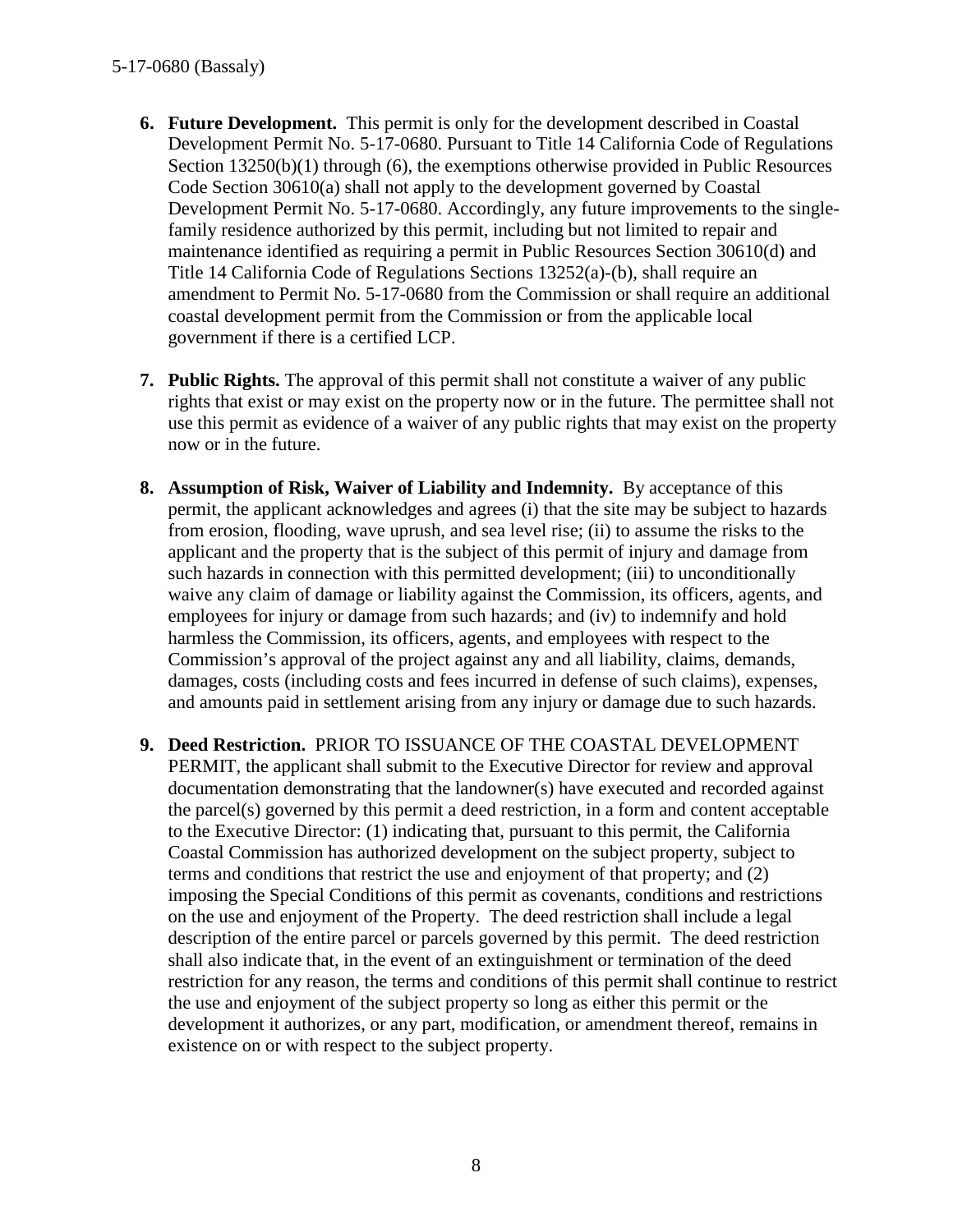## **IV. FINDINGS AND DECLARATIONS**

## **A. PROJECT DESCRIPTION**

The applicant is proposing to demolish a single-story single-family residence and construct a 5,555 square foot, three story, 35 feet high, single-family residence with an attached 710 square foot, three-car garage on a beachfront lot. The project site is a rectangular, approximately 2,800 square foot, ocean-facing, beachfront lot. Only minimal grading for site preparation is proposed. All beach encroachments, including deck, steps, and circular concrete pads, will be removed, the area cleaned, and left in a natural state. In addition, all existing encroachments on the  $26<sup>th</sup>$  Street right-of-way will be removed. All of the proposed development is located within private property lines on the subject lot. No development beyond the private property lines is proposed under this coastal development permit. Project plans are included as **Exhibit 3**. The City issued an Approval in Concept for the proposed project (City of Huntington Beach Initial Plan and Zoning Review No. 2017-009 (Bassaly), 7/25/17).

The applicant is also proposing a Beach Access Improvement Plan (Exhibit 4), which would clear vegetation at  $26^{\text{th}}$  Street,  $23^{\text{rd}}$  Street streetends (Exhibits 4 & 5) and a third streetend to be determined in the future. The vegetation removal would widen existing public beach access paths to five feet at the streetends and deposit sand in those pathways. The applicant recently proposed the Beach Access Improvement Plan to address staff's concerns about the adverse impacts of the minimal side yard and beach-side setbacks on public access.

The subject site is located at 16351 South Pacific Avenue in the Sunset Beach community of the City of Huntington Beach, Orange County **(Exhibit 1, Vicinity Map)**. The site is on a low-lying, relatively narrow strip of land between two water bodies – with the ocean to the southwest side and Huntington Harbour, to the northeast. The project is located within an existing urban residential area, between 26<sup>th</sup> Street and Anderson Street. The 26<sup>th</sup> Street street-end provides public access to the sandy public beach seaward of the subject site. The subject lot is located between the first public road (South Pacific Avenue) and the sea. The site fronts the wide sandy public beach (approximately 350 feet wide) known as Sunset Beach located between the subject property and the Pacific Ocean.

Sunset Beach is located in an area that was formerly unincorporated Orange County. Under the County's jurisdiction, Sunset Beach was subject to a certified Local Coastal Program (LCP). However, in August 2011, Sunset Beach was annexed by the City of Huntington Beach, resulting in the lapse of certification of the County's LCP for Sunset Beach. The Sunset Beach area has not yet been incorporated into the City of Huntington Beach LCP. Therefore, the Commission is the permit-issuing entity for the proposed project and the Chapter 3 policies of the Coastal Act are the standard of review. The County's previously certified Sunset Beach LCP may be used as guidance; however, it should be noted that the previously certified LCP did not adequately address a number of issues of current concern including sea level rise concerns, which are likely to be a significant issue in the new LCP, given the high degree of sea level rise vulnerability in the area.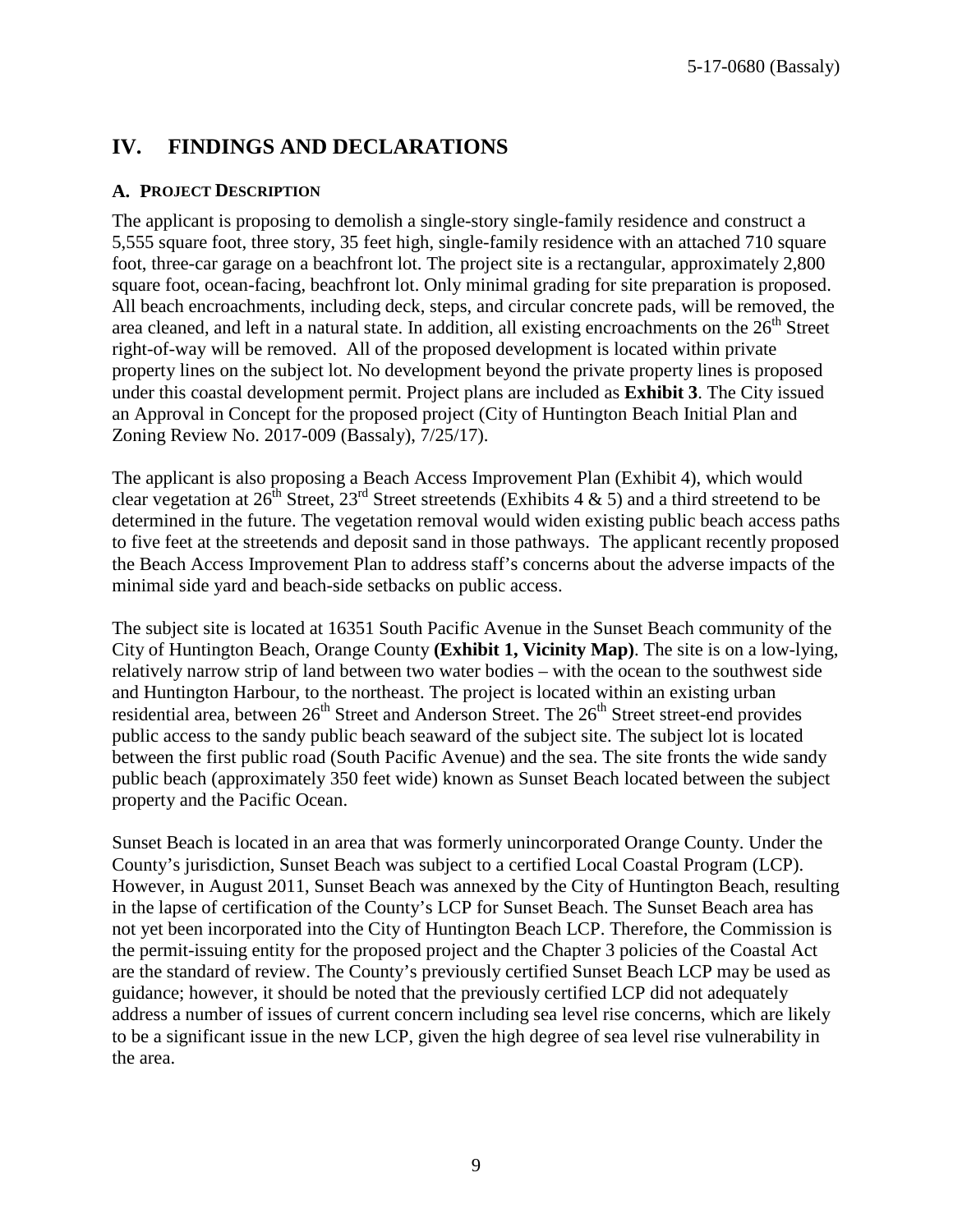The City has adopted equivalent land use and zoning designations for the site as those set forth in the former Orange County LCP for Sunset Beach. However, the Commission has not yet certified land use designations or zoning for the Sunset Beach area since it was annexed into the City. The old LCP designated the site *Sunset Beach Residential – High Density*. The proposed single-family residence is consistent with this designation. The project meets the old LCP's height restriction of 35 feet for the *Sunset Beach Residential* zone, which is also the City's current height limit. In addition, the design of the proposed single-family residential project is consistent with existing surrounding development on South Pacific Avenue in Sunset Beach.

Previously, the County had been issuing Encroachment Permits for encroachments (i.e., decks) onto the public beach under a certified LCP regulation which states: *"Permanent above-ground structures on the beach and sand areas shall be prohibited, except for: a) Lifeguard Towers, b) Other facilities necessary for public safety, c) Temporary uses and structures accessory to residential development on contiguous Sunset Beach Residential properties subject to a Coastal Development Permit and a Public Property Encroachment Permit."* No records have been discovered to show whether the encroachments that exist on the beach in front of the project site were permitted by a County-issued coastal development permit. In any case, the applicant is proposing to remove all beach encroachments (including a deck, steps, and circular concrete pads) located seaward of the subject site. No new encroachments are proposed or permitted.

## **B. Hazards**

Coastal Act Section 30253 states, in pertinent part:

*New Development shall do all of the following:* 

- *(a) Minimize risks to life and property in areas of high geologic, flood, and fire hazard.*
- *(b) Assure stability and structural integrity, and neither create nor contribute significantly to erosion, geologic instability, or destruction of the site or surrounding area or in any way require the construction of protective devices that would substantially alter natural landforms along bluffs and cliffs.*

Section 30235 of the Coastal Act states:

*Revetments, breakwaters, groins, harbor channels, seawalls, cliff retaining walls, and other such construction that alters natural shoreline processes shall be permitted when required to serve coastal- dependent uses or to protect existing structure or public beaches in danger from erosion, and when designed to eliminate or mitigate adverse impacts on local shoreline sand supply. Existing marine structures causing water stagnation contributing to pollution problems and fishkills should be phased out or upgraded where feasible.* 

## **1. Coastal Hazards**

Due to its location between the oceanfront and the harbor, an inherently dynamic and potentially hazardous area, the project site must be examined for the potential for erosion, flooding, wave attack and wave runup hazards, including consideration of potential impacts due to severe storm events. Moreover, these hazards may be exacerbated by expected future sea level rise, which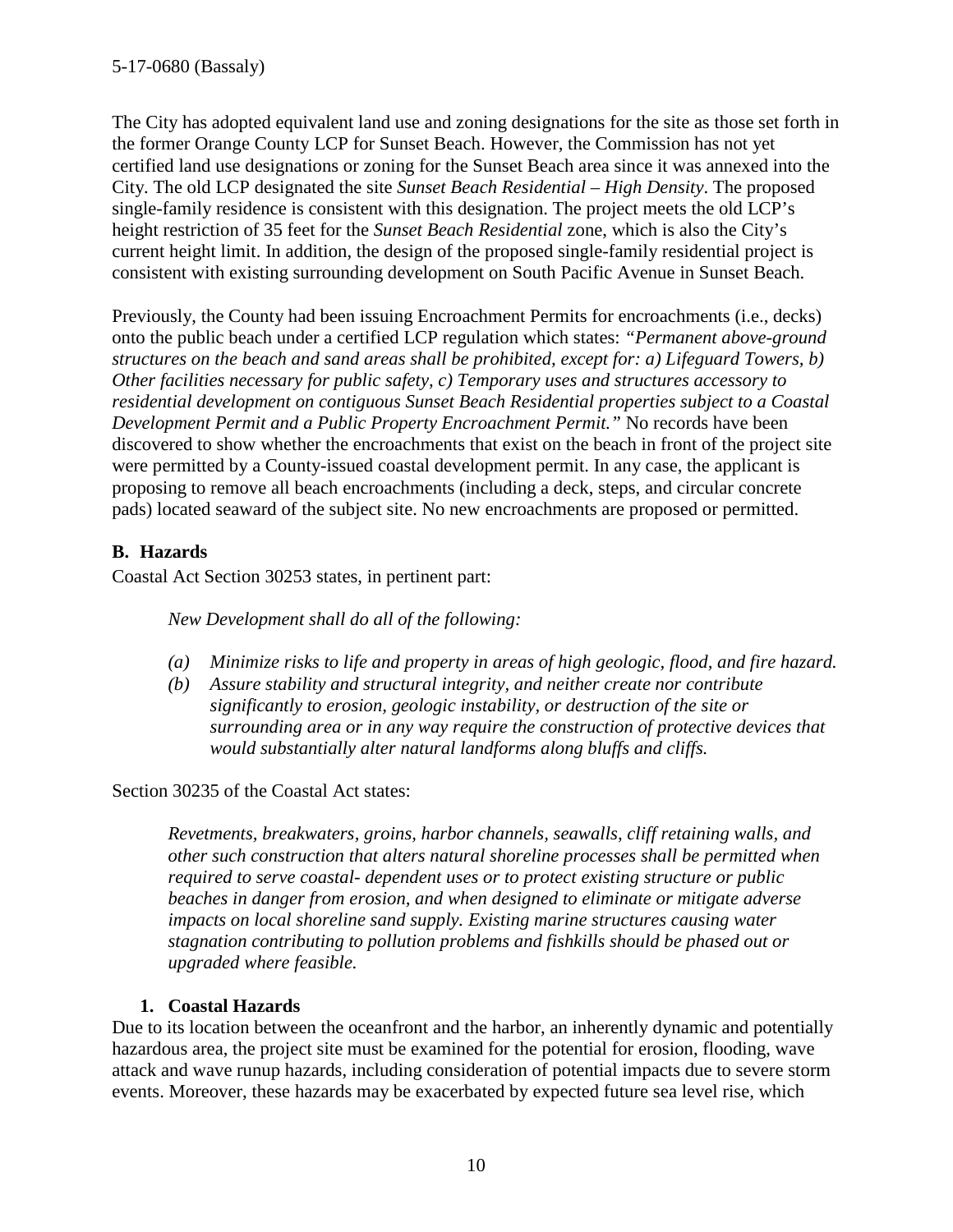must also be considered. To address questions raised by these issues, the applicant's coastal engineers provided a Coastal Hazard Study (TGR Geotechincal, 10/7/2017). In addition, the coastal engineering consultant provided a written response to staff questions regarding the project (Response to California Coastal Commission Review Comments, TGR Geotechnical, dated 11/29/17), as well as follow-up responses (Coastal Hazard & Wave Runup Study Review Response, Geosoils, Inc. dated 12/27/17; Memorandum, Geosoils, Inc. 2/19/18) (collectively referred to as Study). In this geographic area, the main concerns raised by beach fronting development are impacts to public access and recreation, and whether hazardous conditions might eventually lead to a request to build a shoreline protection device to protect the proposed development. Additional concerns when considering new development in this area include the possibility of flooding from the harbor side rather than just beach flooding and erosion. Such flooding may actually occur earlier than beach flooding and erosion, and could impact roadways and other infrastructure, thus limiting access to the residence and damaging necessary public services.

The Coastal Act discourages shoreline protection devices because they generally cause significant impacts on coastal resources and can constrain the ability of the shoreline to respond to dynamic coastal processes. This is expected to be exacerbated with future sea level rise. Adverse impacts associated with shoreline protection devices include: as a sandy beach erodes, the shoreline will generally migrate landward, toward the structure, resulting in reduction and/or loss of public beach area and in some cases, public trust lands, while the landward extent of the beach does not increase; oftentimes the protective structure is placed on public land rather than on the private property it is intended to protect, resulting in physical loss of beach area formerly available to the general public; the shoreline protection device may actually increase the rate of loss of beach due to wave deflection and/or scouring (this is site-specific and varies depending on local factors); shoreline protection devices cause visual impacts and can detract from a natural beach experience, adversely impacting public views; and, shoreline protection devices can lead to [loss of ecosystem services,](http://www.esajournals.org/doi/abs/10.1890/14-0716.1) [loss of habitat, and reduction in biodiversity](http://pubs.usgs.gov/sir/2010/5254/pdf/sir20105254_chap19.pdf) compared to natural beaches.<sup>[1](#page-10-0)</sup> All of these impacts are likely to occur as a result of a shoreline protection device being constructed at this beach.

Shoreline protective devices, by their very nature, tend to conflict with various LCP and Chapter 3 policies because shoreline structures can have a variety of adverse impacts on coastal resources, including adverse effects on sand supply, public access, coastal views, natural landforms, and overall shoreline beach dynamics on and off site, ultimately resulting in the loss of beach.

Because shoreline protection devices, such as seawalls, revetments, and groins, can create adverse impacts on coastal processes, Coastal Act Section 30253 specifically prohibits development that could *"…create [or] contribute significantly to erosion, geologic instability, or destruction of the site or surrounding area or in any way require the construction of protective devices that would substantially alter natural landforms along bluffs and cliffs."* However, Section 30235 of the Coastal Act recognizes that "*existing*" development may be protected by shoreline protective devices subject to certain conditions.

<span id="page-10-0"></span><sup>&</sup>lt;sup>1</sup> Summarized fro[m http://www.beachapedia.org/Seawalls](http://www.beachapedia.org/Seawalls)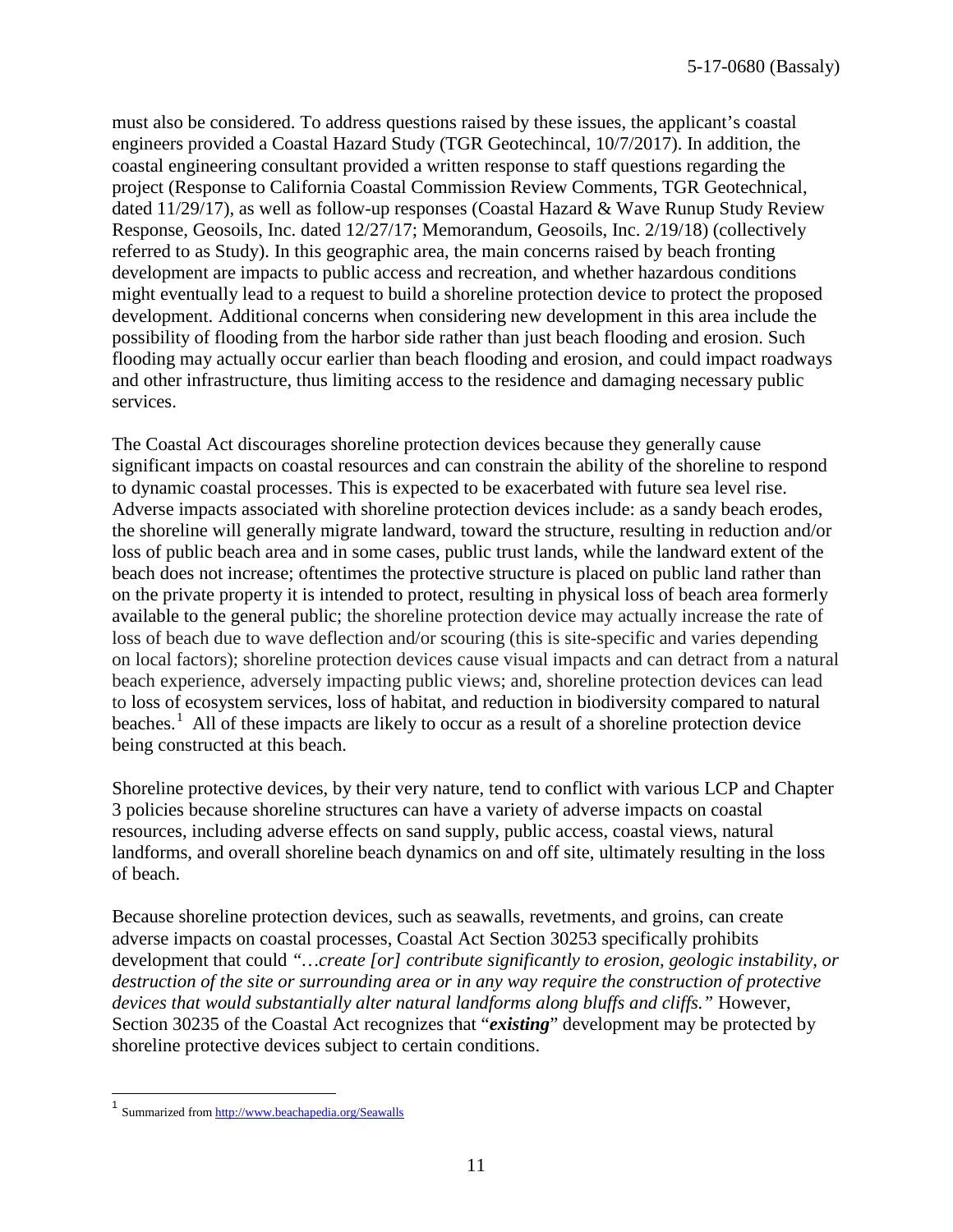Notwithstanding Section 30235's limited allowance for protection of pre-Coastal Act or coastaldependent use development, in order to avoid the adverse impacts of shoreline protection devices (described above), it is important to assure that new development (such as demolition of an existing structure and construction of a new structure, as is being proposed here) not be permitted shoreline protection to the extent such shoreline protection would be inconsistent with Coastal Act Chapter 3 coastal resource policies. If it is known that the development may need shoreline protection in the future, it would be unlikely that such development could be found to be consistent with Section 30253 of the Coastal Act which, as stated above, requires that new development not *create nor contribute significantly to erosion, geologic instability, or destruction of the site or surrounding area,* given the well-known coastal resource impacts that shoreline protection typically causes. This limitation is particularly important when considering new development, such as in this case, because, in contrast, Section 30235 of the Coastal Act, provides, among other things, that structures such as shoreline protective devices be allowed (subject to certain conditions) when required to protect *existing* (but not new) structures in danger from erosion.

## **Public Costs/Loss of Public Beach**

The Sunset Beach community, where the subject site is located, has historically been subject to flooding and damage resulting from wave action during storm conditions. Past occurrences have resulted in public costs for public service (including the USACE led periodic beach replenishment program that is on-going for more than 50 years; annual construction of a seasonal berm across the beach, originally constructed by the County, and now by the City of Huntington Beach) in the millions of dollars. Specifically, the El Nino storms of 1982/83 caused significant damage in both Sunset Beach and neighboring Surfside. Indeed, it was the damage resulting from this storm that resulted in annual construction of the seasonal berm across Sunset Beach. Flooding of areas along Pacific Coast Highway from Huntington Harbour occurs in Sunset Beach now with extreme high tides, even without storm activity. Moreover, USGS CoSMoS, the best available regional sea level rise modeling tool, shows that the area around the site may be significantly impacted by future sea level rise (see **Exhibit 2**) and related flooding. Public costs are incurred with each incident, including for pumping flooded areas, clearing blocked storm drains, and clean up.

In addition, from a public perspective, a major concern with shoreline protection is the threat of lost public beach area. As the beach erodes the shoreline retreats landward, toward developed areas. Shoreline protection devices also directly interfere with public access to tidelands by impeding the ambulatory nature of the boundary between public and private lands. The impact of a shoreline protection device on public access is most evident on a beach where wave run-up and the mean high tide line are frequently observed in an extreme landward position during the winter season. As the shoreline retreats landward due to the natural process of erosion, the boundary between public and private land also retreats landward. Construction of shoreline protection such as rock revetments and seawalls to protect private property would prevent any current or future migration of the shoreline landward, thus eliminating the distance between the high water mark and low water mark. As the distance between the high water mark and low water mark narrows or disappears, the seawall effectively eliminates lateral access opportunities along the beach as the entire area below the fixed high tideline becomes inundated. The ultimate result of a fixed tideline boundary (which would otherwise normally migrate and retreat landward, while maintaining a passable distance between the high water mark and low water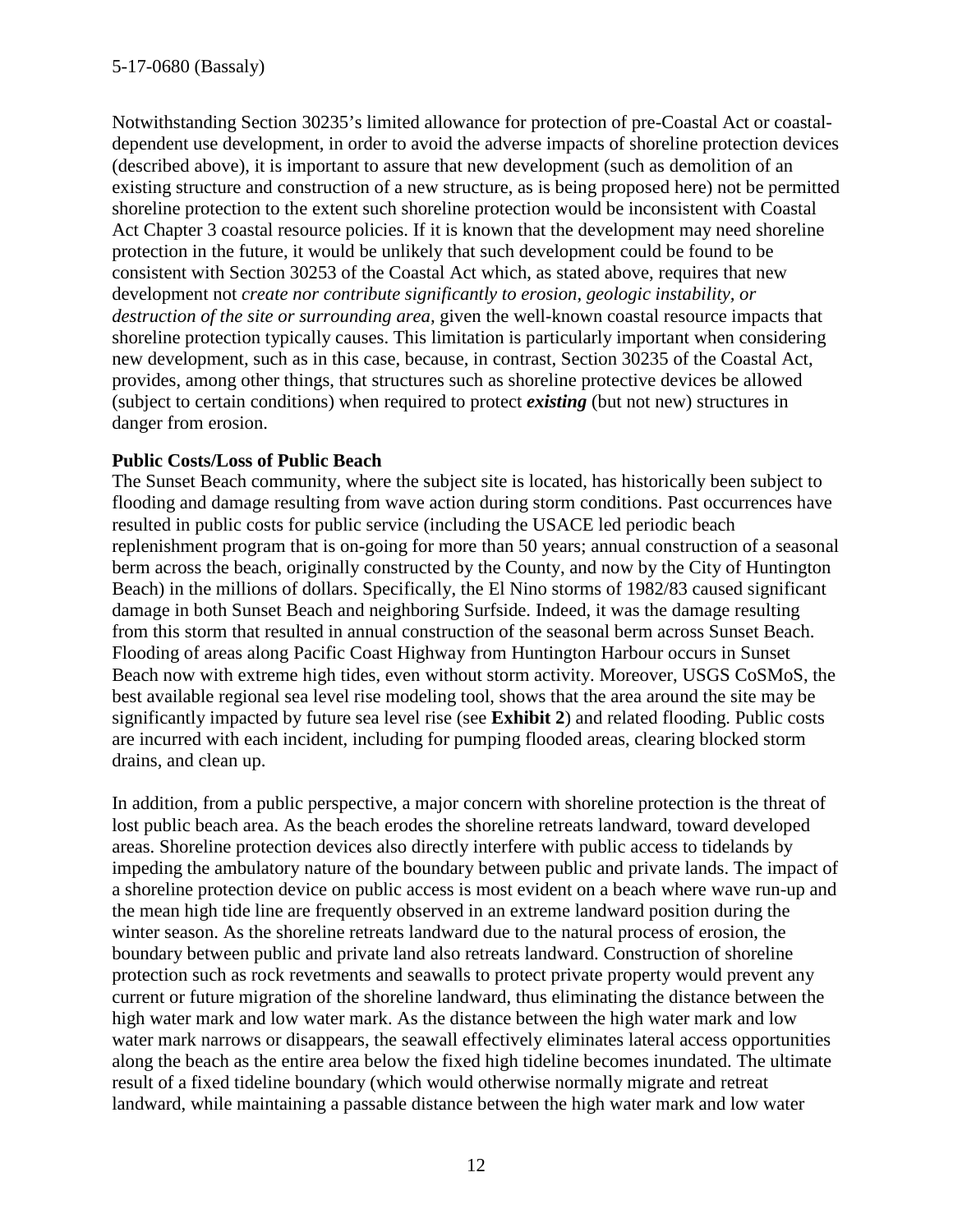mark overtime) is a reduction or elimination of the area of sandy beach available for public access and recreation. Additionally, protective devices for some existing structures are located on public beaches because the structures were built without any setback from the seaward private property line, leaving the public beach as the only available space to put a revetment (for example). Such projects create numerous adverse impacts to public resources, as described in this section.

Interference by shoreline protection devices can result in a number of adverse effects on the dynamic shoreline system and the public's ability to access the beach. First, changes in the shoreline profile, particularly changes in the slope of the profile which results from a reduced beach berm width, alter the usable beach area. A beach that rests either temporarily or permanently at a steeper angle than under natural conditions will have less horizontal distance between the mean low water and mean high water lines. This narrows the beach area available for public access. The second effect on access is through a progressive loss of sand as shore material is not available to nourish the nearshore sand bar. The lack of an effective bar can allow such high wave energy on the shoreline that materials may be lost far offshore where it is no longer available to nourish the beach. This affects public access again through a loss of beach area. Third, shoreline protection devices such as revetments, seawalls, and bulkheads cumulatively affect shoreline sand supply and public access by causing accelerated and increased erosion on adjacent public beaches. This effect may not become clear until such devices are constructed individually along a shoreline and they reach a public beach. In addition, if a seasonal eroded beach condition occurs with greater frequency due to the placement of a shoreline protection device on the subject site, then the beach would also accrete at a slower rate, if at all. Fourth, if not sited landward in a location that ensures that the seawall is only acted upon during severe storm events, beach scour during the winter season will be accelerated because there is less beach area to dissipate wave energy.

Moreover, even when shoreline protection is not present, the placement of structures along an eroding shoreline can impact beach areas and public trust lands. As the shoreline migrates inland, structures may become located on beach areas and/or public trust lands, occupying land that would otherwise be available for public access, ecosystem services and other coastal resource benefits.

Private development on public beaches creates conflicts with the public access and recreation policies of the Coastal Act. Thus, the Commission's action on this project must consider the effects on public access under current conditions, and under future conditions, when it is likely that the shoreline in front of the subject site will erode and move inland, up to or past the subject site.

#### **Sea Level Rise**

Sea level has been rising for many years. Several different approaches have been used to analyze the global tide gauge records in order to assess the spatial and temporal variations, and these efforts have yielded sea level rise rates ranging from about 1.2 mm/year to 1.7 mm/year (about 0.5 to 0.7 inches/decade) for the 20th century, but since 1990 the rate has more than doubled, and the rate of sea level rise continues to accelerate. Since the advent of satellite altimetry in 1993, measurements of absolute sea level from space indicate an average global rate of sea level rise of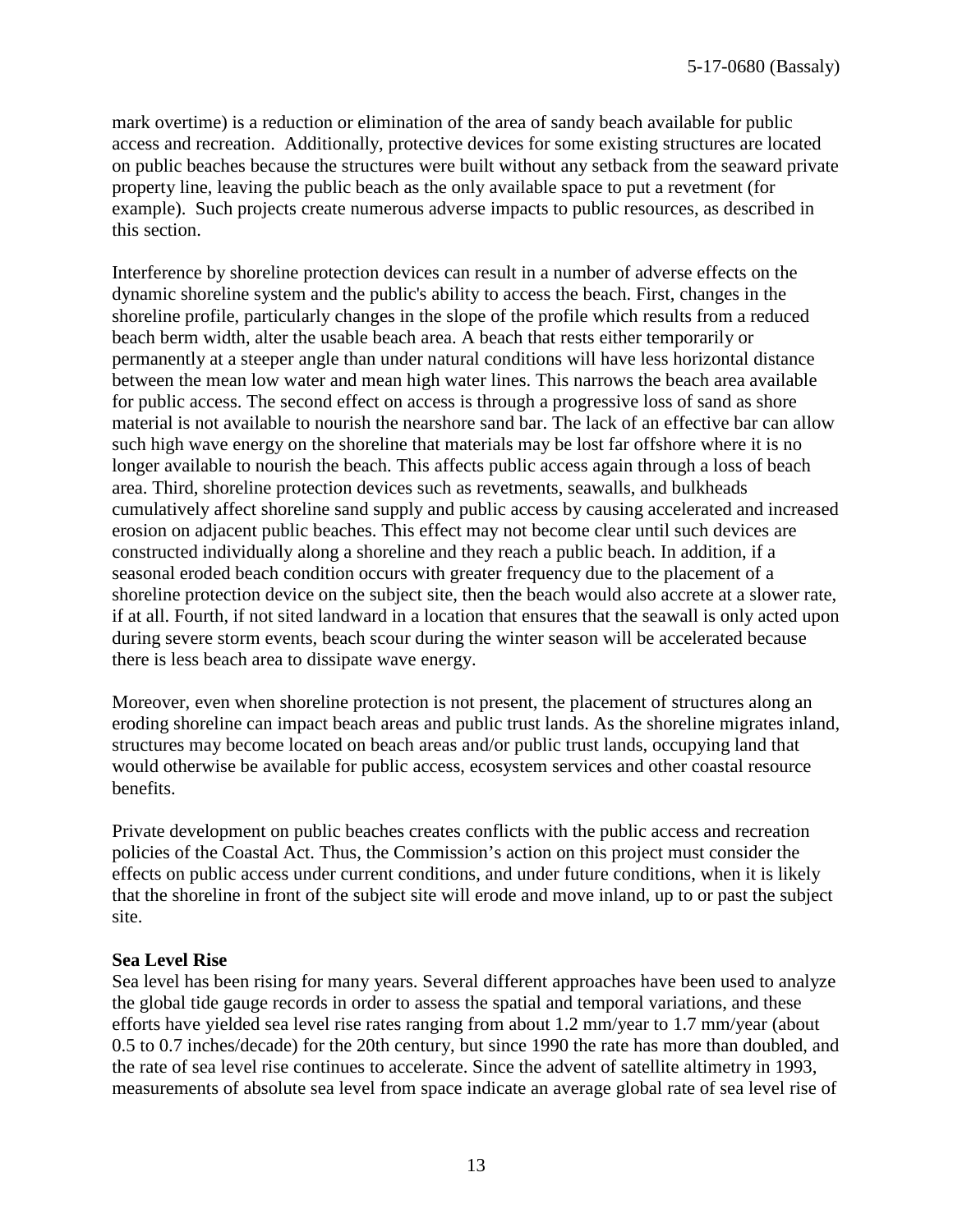3.4 mm/year or 1.3 inches/decade – more than twice the average rate over the 20th century and greater than any time over the past one thousand years.<sup>[2](#page-13-0)</sup> Recent observations of sea level along parts of the California coast have shown some anomalous trends; however, there is unequivocal evidence that the climate is warming, and such warming is expected to cause sea levels to rise at an accelerating rate throughout this century.

The State of California has undertaken significant research to understand how much sea level rise to expect over this century and to anticipate the likely impacts of such sea level rise. In April 2017, a working group of the Ocean Protection Council's (OPC) Science Advisory Team released *Rising Seas in California: An Update on Sea-Level Rise Science*. [3](#page-13-1) This report synthesizes recent evolving research on sea level rise science, notably including a discussion of probabilistic sea level rise projections as well as the potential for rapid ice loss leading to extreme sea level rise. This science synthesis was integrated into the OPC's *State of California Sea-Level Rise Guidance 2018 Update*. [4](#page-13-2) This Guidance document provides high-level, statewide recommendations for state agencies and other stakeholders to follow when analyzing sea level rise. Notably, it provides a set of projections that OPC recommends using when assessing potential sea level rise vulnerabilities for various projects. Taken together, the Rising Seas science report and updated State Guidance account for the current best available science on sea level rise for the State of California. The updated projections in the 2017 Rising Seas report and the 2018 OPC Guidance suggest sea levels could rise between 2.1 and 6.7 feet by 2100 at the Los Angeles tide gauge<sup>[5](#page-13-3)</sup>, depending on future greenhouse gas emissions. The updated Rising Seas science report and OPC Guidance also include an extreme scenario (termed the "H++" scenario) of 9.9 feet of sea level rise by 2100 based on recent modelling efforts that look at possible sea level rise associated with rapid ice sheet loss.

As our understanding of sea level rise continues to evolve, it is possible that sea level rise projections will continue to change as well (as evidenced by the recent updates to best available science). While uncertainty will remain with regard to exactly how much sea levels will rise and when, the direction of sea level change is clear and it is critical to continue to assess sea level rise vulnerabilities when planning for future development. Importantly, maintaining a precautionary approach that considers high or even extreme sea level rise rates and includes planning for future adaptation will help ensure that decisions are made that will result in a resilient coastal California.

On the California coast the effect of a rise in sea level will be the landward migration of the intersection of the ocean with the shore, which will result in increased flooding, erosion, and storm impacts to coastal areas. On a relatively flat beach, with a slope of 40:1, a simple geometric model of the coast indicated that every centimeter of sea level rise will result in a 40 cm landward movement of the ocean/beach interface. For fixed structures on the shoreline, such as a seawall, an increase in sea level will increase the inundation of the structure. More of the

 $\overline{a}$ <sup>2</sup> <http://www.opc.ca.gov/webmaster/ftp/pdf/docs/rising-seas-in-california-an-update-on-sea-level-rise-science.pdf>

<span id="page-13-1"></span><span id="page-13-0"></span><sup>&</sup>lt;sup>3</sup> Griggs, G, Árvai, J, Cayan, D, DeConto, R, Fox, J, Fricker, HA, Kopp, RE, Tebaldi, C, Whiteman, EA (California Ocean Protection Council Science Advisory Team Working Group). Rising Seas in California: An Update on Sea-Level Rise Science. California Ocean Science Trust, April 2017.

<sup>4</sup> OPC State of California Sea-Level Rise Guidance, 2018 Update:

<span id="page-13-3"></span><span id="page-13-2"></span>http://www.opc.ca.gov/webmaster/ftp/pdf/agenda\_items/20180314/Item3\_Exhibit-A\_OPC\_SLR\_Guidance-rd3.pdf<br><sup>5</sup>The OPC Guidance provides sea level rise projections for 12 California tide gauges, and recommends using the project closest to the project site. The projections for the LA tide gauge can be found on page 72 of the OPC Guidance.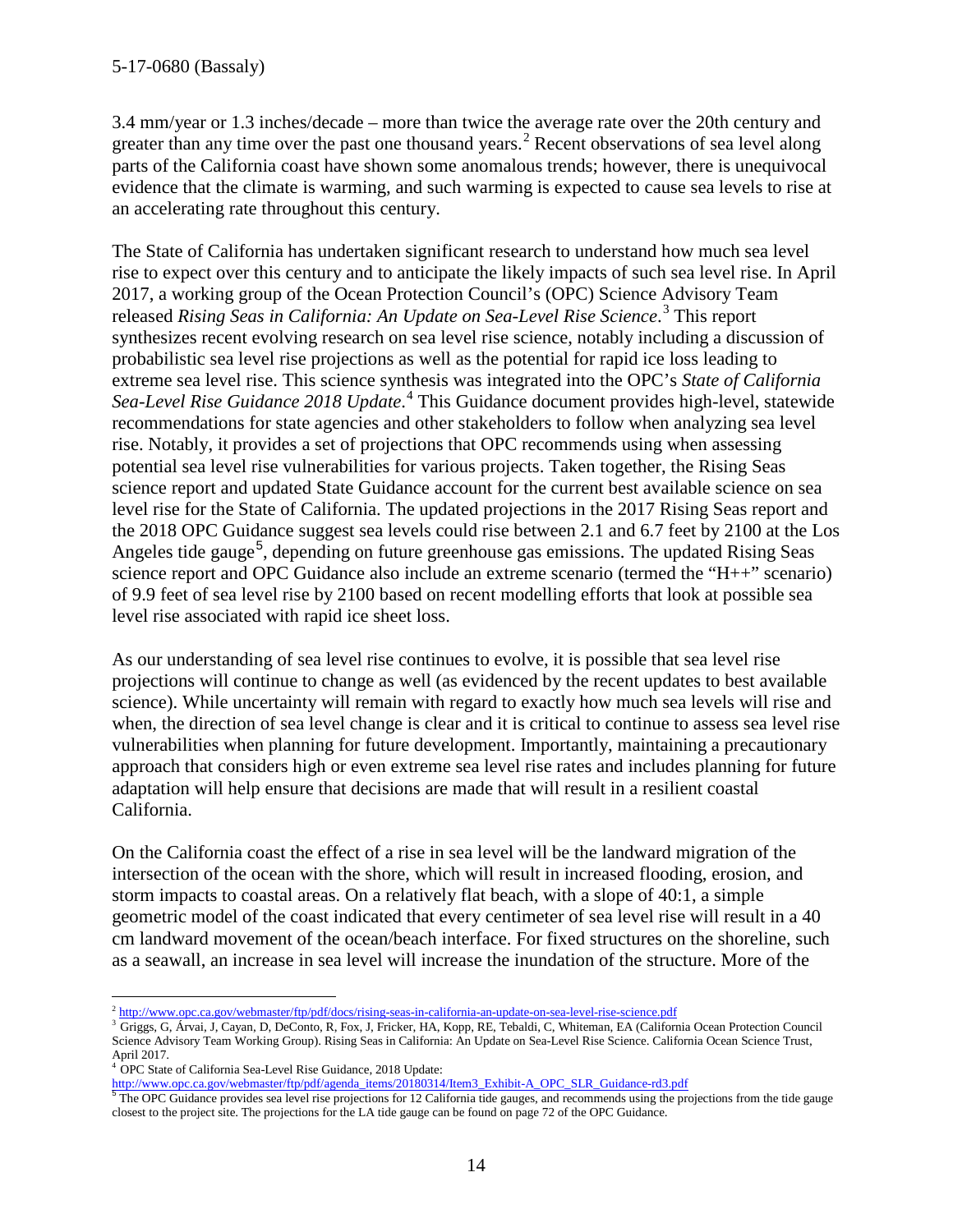structure will be inundated or underwater than is inundated now and the portions of the structure that are now underwater part of the time will be underwater more frequently. Accompanying this rise in sea level will be an increase in wave heights and wave energy. Along much of the California coast, the bottom depth controls the nearshore wave heights, with bigger waves occurring in deeper water. Since wave energy increases with the square of the wave height, a small increase in wave height can cause a significant increase in wave energy and wave damage. Combined with the physical increase in water elevation, a small rise in sea level can expose previously protected back shore development to increased wave action, and those areas that are already exposed to wave action will be exposed more frequently, with higher wave forces. Structures that are adequate for current storm conditions may not provide as much protection in the future.

Rising sea levels are exacerbating and will continue to intensify hazards along the shoreline, including inundation, storm flooding, erosion, saltwater intrusion into aquifers, and liquefaction. Some shoreline development will experience increasingly hazardous conditions over time; therefore, to ensure safety and structural integrity consistent with Section 30253 of the Coastal Act, development must be sited and designed in such a way that takes into account the anticipated impacts of sea level rise over the full time span of its economic life. Changing conditions could also alter the anticipated impacts of the development upon coastal resources. In particular, coastal resources such as beaches and wetlands that are located just inland of the sea could disappear if they are squeezed between rising sea levels and a fixed line of development on the shoreline, thus impacting public access, recreation, visual, and other coastal resources. Therefore, to be consistent with the Chapter 3 policies of the Coastal Act, proposed development must be sited, designed, and conditioned in such a way that considers the impact of the development upon coastal resources over its full economic life, avoiding and mitigating those impacts as appropriate.

#### **Public Trust Resources**

Coastal hazards and shoreline protective devices also raise public trust concerns. The common law public trust doctrine protects the public's right to access tidelands, submerged lands, and navigable waters, which the State holds in trust for the public's use and enjoyment. This doctrine is enshrined in California's Constitution, which provides in Article X, section 4, that no individual may "exclude the right of way" to any "frontage or tidal lands of a harbor, bay, inlet, estuary, or other navigable water in this State." Cal. Const. Art. X, Sec. 4. The Constitution further directs the Legislature to enact laws that give the most "liberal construction" to Article X, section 4, so that access to navigable waters of the State "shall be always attainable for the people."

As discussed above, future sea level rise will cause the landward migration of the intersection of the ocean with the shore and, thus, the tidelands and submerged lands that are public trust resources. To the extent that shoreline protective devices contribute to erosion and blockage of the natural inland migration of the beach and shoreline, and thus result in the loss of natural beaches that allow the public to access tidelands and submerged lands, their construction is also inconsistent with the State's obligation to protect the public's right to access these areas. Knowing, as we do, that our understanding of how fast and how severe sea level rise will occur, and the precise impacts on particular coastal areas, is an evolving area of scientific inquiry, the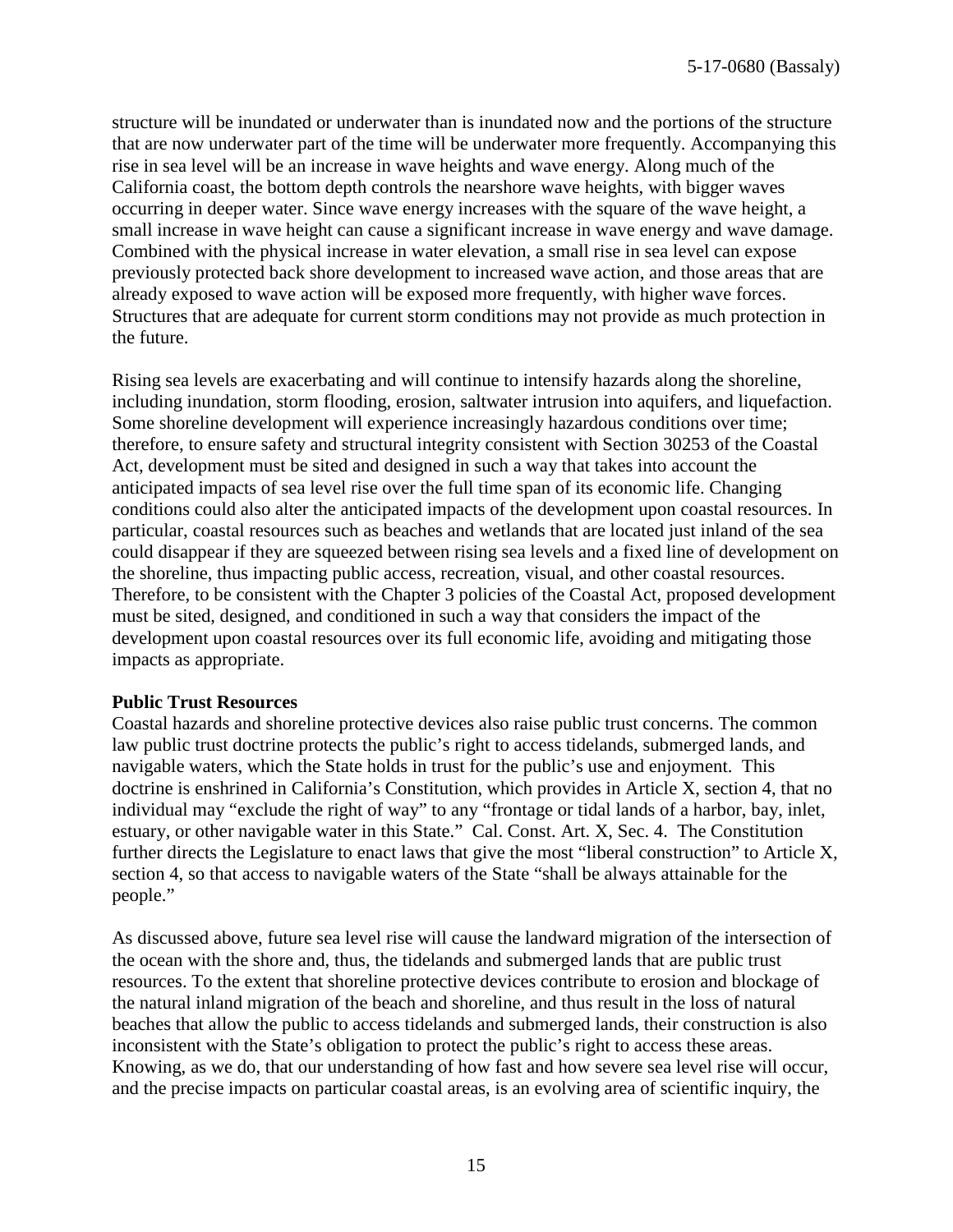Coastal Commission must act conservatively to manage public trust resources in a way that will protect them for future generations. For this additional reason, the Coastal Commission is unlikely to approve proposals for new development that, either now or sometime in the future, require shoreline protective devices, as their construction threatens public trust resources protected by the Coastal Commission.

Moreover, private residential uses are not public trust uses and the existence of private residential uses, such as the proposed project, on future public trust lands would conflict with the public's right to use and enjoy such lands.

#### **Site Specific Evaluation**

 $\overline{a}$ 

In order to evaluate whether the proposed development would be consistent with Coastal Act Section 30253, the applicant has submitted the Coastal Hazard Study (TGR Geotechincal, 10/7/2017). In addition, the project coastal engineer provided a written response to staff questions regarding the project (Response to California Coastal Commission Review Comments, TGR Geotechnical, dated  $11/29/17$ ), as well as follow-up responses (Coastal Hazard & Wave runup Study Review Response, GeoSoils, Inc. dated 12/27/17; GeoSoils Memorandum, 2/19/18) (collectively referred to as Study). The Study concludes that coastal hazards are not expected to impact the proposed development over the next 75 years, including hazards from erosion, flooding, wave attack, or wave runup, even when considering impacts due to severe storm events and taking into consideration expected future sea level rise. Moreover, the coastal engineering consultant concludes that a shoreline protection device is not expected to be necessary over the 75-year life of the proposed development.

Regarding erosion in the project area generally and at the project site specifically the TGR Geotechnical Study (10/7/17) states:

*"If we assume a very high, long term, erosion rate (not a seasonal rate) of 1.5 ft./yr, the shoreline may narrow about 112 feet over the 75 year life of the structure. This is still over 240 feet (presently* [the beach width is] *over 350 feet) from the project and*  [provides] *sufficient beach width to prevent wave attack from reaching the site. Because of the beach width and the stabilization by beach nourishment, which will continue in the future, the site is reasonably safe from erosion hazards over the project 75 year life."* 

Because the above language appeared to imply that the site's safety from future erosion relies on the on-going U.S. Army Corps of Engineer led beach nourishment project<sup>[6](#page-15-0)</sup>, Commission staff requested additional information as follows:

<span id="page-15-0"></span><sup>&</sup>lt;sup>6</sup> The Sunset Beach area and the beach fronting Surfside Colony to the north (located in the City of Seal Beach) have been subject to severe erosion as a result of the wave reflection off of the Anaheim Bay Harbor east jetty, particularly during severe storm events. The reflection effect is strongest nearer the jetty. Sunset Beach and Surfside are part of a federally authorized Orange County Beach Erosion Control Project. The replenishment program places sand on the Surfside beach. Once placed, natural littoral transport carries the sand downcoast as far as the Newport Pier on the Balboa Peninsula in the City of Newport Beach. The US Army Corps of Engineers has maintained the beach in this area through beach sand nourishment projects as part of a federally authorized project since the early 1960s. Other beach nourishment activities have occurred since 1935. This replenishment program is officially known as the San Gabriel River to Newport Bay Beach Erosion Control Project ('Project') and is undertaken by the U.S. Army Corps of Engineers, in conjunction with local government partners, to periodically add sand to the system. The project was authorized by the U.S. Congress in 1962 (Public Law 87-874 and House Document No. 602,  $87<sup>th</sup>$  Congress, Second Session). The project is defined by Congress as a 'Continuing Authority Project' meaning that it can occur in multiple phases without reauthorization, i.e. non sunset clause, but does require individual phase funding approval.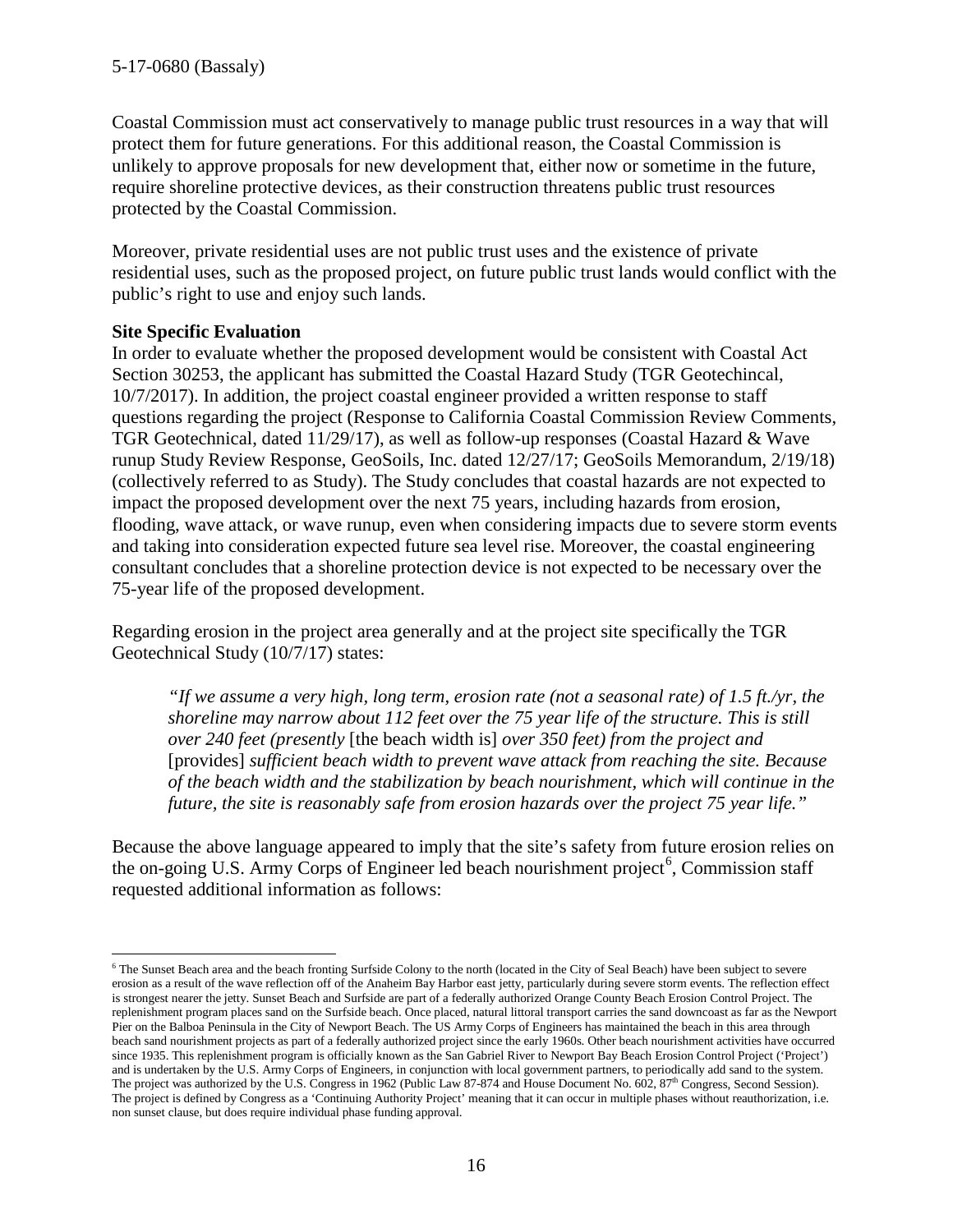*"The Coastal Hazards Analysis's conclusions and recommendations rely on[7](#page-16-0) the ongoing, periodic U.S. Army Corps of Engineers-led beach nourishment/erosion control efforts (Orange County Beach Erosion Control Project (USACOE, 1995)). However, it does not appear that the Coastal Hazards Analysis considered the hazard/risk factors in the event the USACOE nourishment efforts were to be reduced or cease. Although it appears at this time that there are no plans to change the current nourishment program, it cannot be known whether the beach nourishment program, upon which the hazard/risk conclusions are based, will continue for the expected life of the project (75 years). Therefore, it is necessary that the Coastal Hazards Analysis consider at least one scenario of long-term erosion that assumes that one or more USACOE replenishment cycles are missed, such that there is a minimum 15 year period between nourishment projects. This scenario must be applied to the conditions described in the CCC Sea Level Rise Policy guidance document (which is referenced in the Coastal Hazards Analysis submitted 10/10/17). This scenario must be considered both with expected future sea level rise and without, including consideration of the beach profile that would exist, over time, in the absence of the beach nourishment (this assessment must consider seasonally eroded beach profiles). That is, the evaluation of coastal hazards at the site must consider both the loss of sand at the site without the USAOCE nourishment as well as the increase in sea level."* 

To the above, the following response from the project coastal engineer was received:

*"Figure 1[of the 2/13/18 Geosoils response][8](#page-16-1) shows that under 125 cm (4.1 feet) of SLR the shoreline is still about 40 feet from the site. This assumes that NO nourishment takes place, which is very unlikely."* 

The 4.1 feet of sea level applied by the project coastal engineer in the section cited above falls about midway between the updated projections in the 2017 Rising Seas report and the 2018 OPC Guidance, which suggest sea levels could rise between 2.1 and 6.7 feet by 2100 at the Los Angeles tide gauge, depending on future greenhouse gas emissions. The updated Rising Seas science report and OPC Guidance also recognizes the possibility of an extreme scenario (termed the "H++" scenario) of 9.9 feet of sea level rise by 2100 associated with possible future rapid ice sheet loss.

Additionally, the coastal engineer states (12/27/17 GeoSoils response): "*[The] site is reasonably safe from shoreline erosion and from flooding during the 100-year storm over the life of the project* [75 years]*, including SLR.*"

 $\overline{a}$ 

<span id="page-16-0"></span> $^7$  For example, The Coastal Hazard Study (10/7/17) states, on page 2: "Because the beach in front of the site is maintained at a width of approximately 350 feet, it is highly improbable that the shoreline will erode back to the site even with future sea level rise (SLR)." And, on page 3, further states: "The beach in front of the site has not experienced significant long-term erosion since the nourishment activity, and has been maintained wider than 350 feet." and "Because of the beach width and the stabilization by beach nourishment, which will continue in the future, the site is reasonably safe from erosion over the project 75 year life." In addition, on page 4: "Because the site is located far from the surf zone and a beach width of at least 400 feet is always maintained, the site will not be subject to direct attack from breaking waves." And on page 5, the Coastal Hazards Analysis: "Because a wide beach is maintained by the Federal Government it is highly unlikely that the beach will become narrow enough for runup to reach the site." And on page 6 under *Conclusions and Recommendations*, the Hazards Assessment states: "In conclusion, coastal hazards will likely not impact the proposed development property over the next 75 years."

<span id="page-16-1"></span><sup>8</sup> Figure 1 of the GeoSoils, Inc. 2/13/18 report is the CoSMoS shoreline location with 4.1 feet of SLR.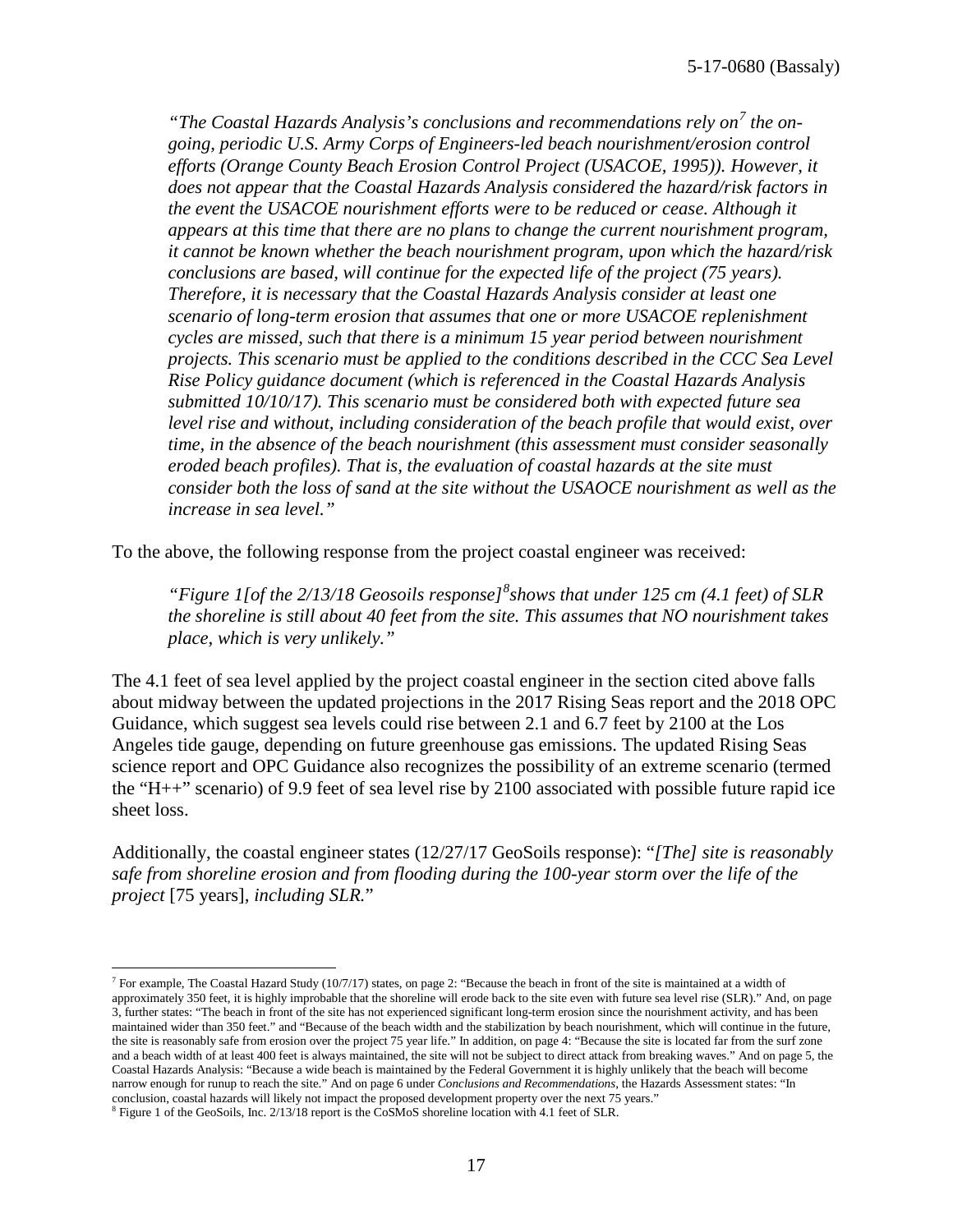The coastal engineer further states (12/27/17 GeoSoils response): "*Based upon the TGR coastal hazard analysis and review response, and our discussion above, it is unlikely that any form of shore protection will be needed to protect the development over the next 75 years.*"

The project coastal engineer concludes:

*"In conclusion, coastal hazards will likely not impact the proposed development property over the next 75 years. The proposed development will neither create nor contribute to erosion, geologic instability, or destruction of the site or adjacent area. There are no recommendations necessary for wave runup protection. The proposed project minimizes risks from flooding. However, the property is relatively low-lying and proper site drainage and drainage control will be necessary."*

Based upon all of the information provided by the applicant's coastal engineer in the coastal hazard Study, the applicant asserts that the proposed development is not expected to be threatened by erosion, flooding, or wave attack/wave runup over the 75-year life of the structure, even during severe storms and when expected future sea level rise is considered. Based upon the evidence contained in the Study, no future shoreline protection device is expected to be needed over the 75-year life of the proposed development. However, ocean fronting properties are inherently dynamic, and future conditions cannot be known with certainty. Further, CoSMoS, the best available regional sea level rise modeling tool, shows that the area around the site may be significantly impacted by future sea level rise (see Exhibit 2).

## **No Future Shoreline Protection**

Were it not for the project coastal engineer's detailed explanation that no shoreline protection device is expected to be needed over the life (75 years) of the proposed residential development, the project likely could not be found consistent with the public access, recreation, and hazards policies of the Coastal Act. If the proposed project included a shoreline protective device, it could not be found consistent with these Coastal Act policies. Because the site specific hazards analysis provided by the applicant's coastal engineering consultant maintains that, even with expected future sea level rise, the proposed development is not expected to be threatened by coastal hazards and so is not expected to need shoreline protection over the life of the development, the project can be found to conform with the hazards policies of the Coastal Act. In addition, based on the conclusions of the hazards analysis and with imposition of the special conditions described later in this report, the project can be found to conform with the public access and recreation policies of the Coastal Act.

Still, development adjacent to the ocean is inherently hazardous and predictions into the future cannot be known with certainty. Our predictions about future coastal hazards are further complicated by the unknown extent of future sea level rise. Understanding the risks and uncertainty, the Coastal Commission has a duty to manage coastal and public trust resources conservatively and to ensure that such risks are borne by the applicant proposing private development for their benefit, rather than the public. In the event that future conditions are not consistent with the current expectations expressed in the hazards analysis, or the project engineer's analysis is incorrect, the applicant and future owners must be made aware that loss of public beach, due to migration of the mean high tide line, may threaten the development; and that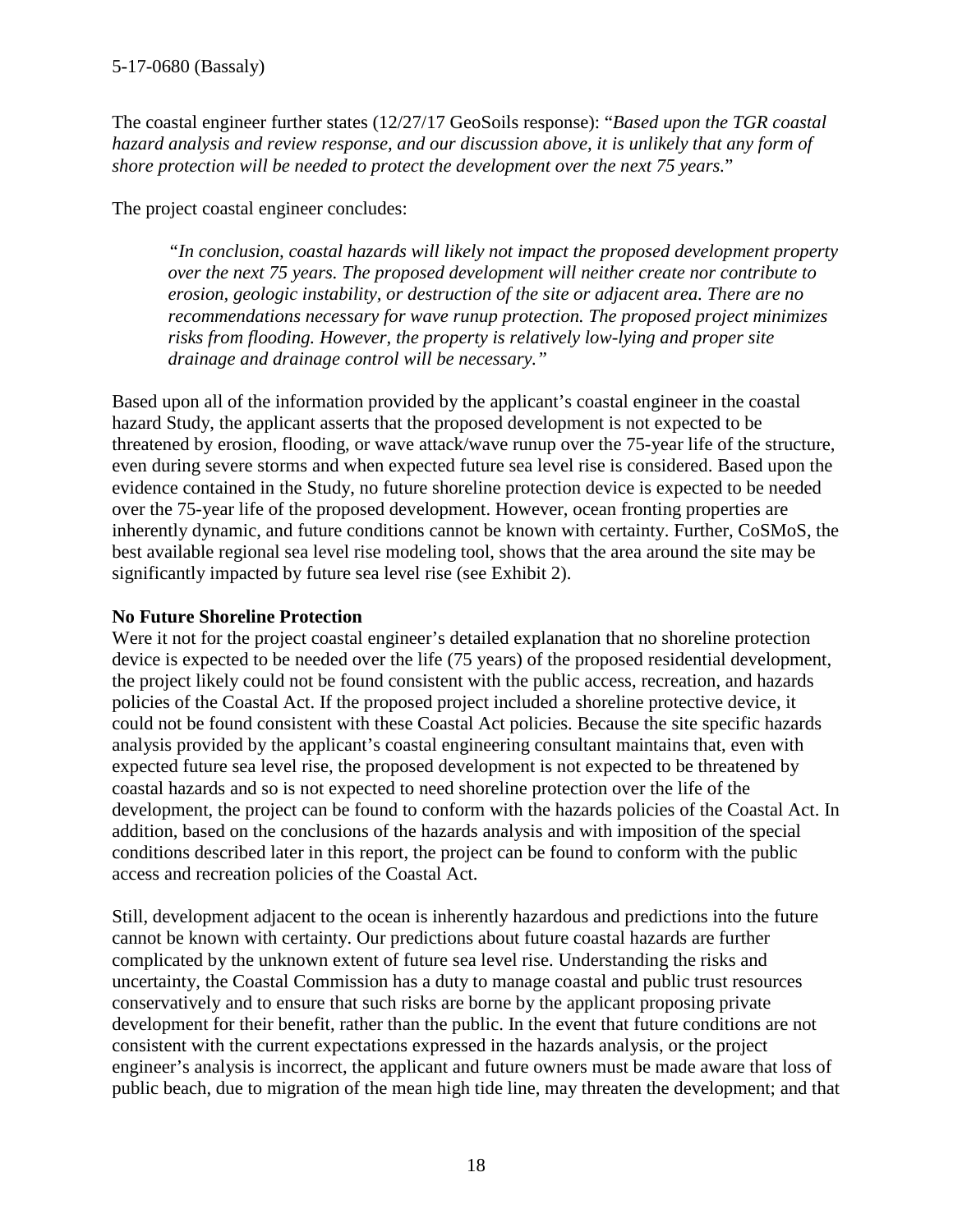construction of a device to protect the development from shoreline hazards likely could not be found to be consistent with the public access, public recreation, and hazards policies of the Coastal Act, or the California Constitution and the public trust doctrine.

If, in the future, it turns out that the development is not structurally stable due to increased future wave action, sea level rise, or storm and tidal events, **Special Condition 3** is required to acknowledge that, as new development, the applicant has no right to a shoreline protective device for the project and, in fact, no future shoreline protective device will be constructed on site to protect the proposed development. Instead, the landowner must remove the development if (a) any government agency has ordered that the structures are not to be occupied due to coastal hazards, or if any public agency requires the structures to be removed; (b) essential services to the site can no longer feasibly be maintained (e.g., utilities, roads); (c) the development is no longer located on private property due to the migration of the public trust boundary; (d) removal is required pursuant to LCP policies for sea level rise adaptation planning; or (e) the development would require a shoreline protective device to prevent a-d above. **Special Condition 3** requires that if any of the proposed development becomes threatened by coastal hazards in the future, even though information presented by the applicant's engineer today finds that that is not expected, then the threatened development must be removed rather than protected in place. This condition recognizes that the applicant's consultant has found that the site is expected to be safe, while also recognizing that predictions of the future cannot be made with certainty, thereby ensuring that the risks of property damage or loss arising from sea level rise or other changed circumstances are borne by the applicant enjoying the benefits of new development, and not the public.

Additionally, **Special Condition 7** clarifies that the Commission's approval of this permit does not constitute a waiver of any public rights that may exist on the property and prohibits the applicant from using the permit as evidence of a waiver of any public rights that may exist on the property now or in the future. **Special Condition 7** also clarifies that the permit does not authorize the development to physically interfere with any public access rights that may exist at any future date.

The Commission finds that due to the possibility of storm waves, surges, flooding and erosion, particularly as exacerbated by future sea level rise, the applicant shall assume these risks as a condition of approval. Because this risk of harm cannot be completely eliminated, the Commission requires the applicant to waive any claim of liability against the Commission for damage to life or property which may occur as a result of the permitted development. The applicant's Assumption of Risk, Waiver of Liability and Indemnity, as required by **Special Condition 8**, will show that the applicant is aware of and understands the nature of the hazards which exist on the site, and that may adversely affect the stability or safety of the subject development, and will effectuate the necessary assumption of those risks by the applicant.

In addition, the Commission imposes **Special Condition 9**, which requires the applicant to record a deed restriction on the property, acknowledging the risks inherent in undertaking development in this dynamic area and acknowledging that the degree of future risk cannot be known with certainty today. Additionally, **Special Condition 9** imposes the terms and conditions of this permit as restrictions on use and enjoyment of the property and provides any prospective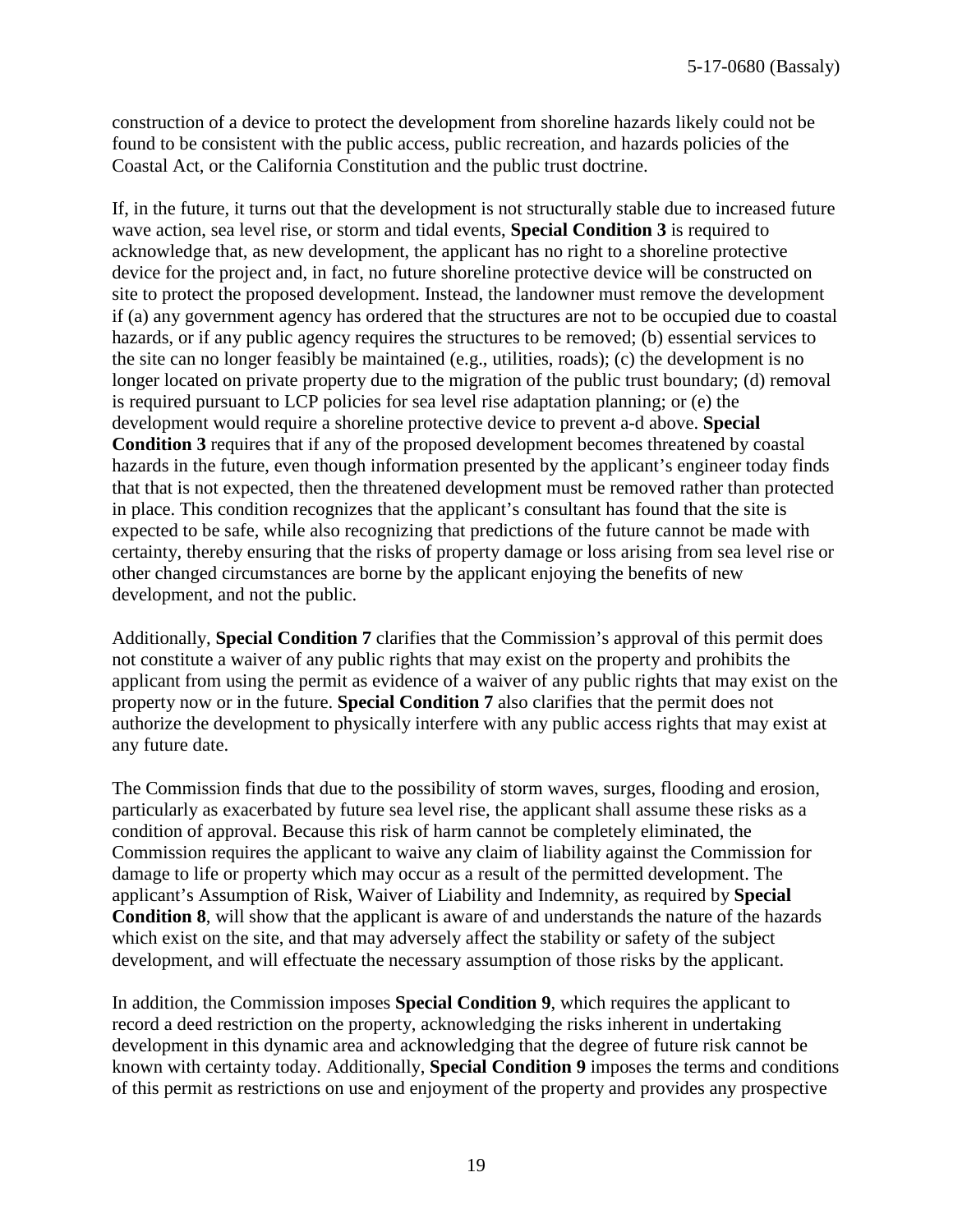purchaser and any future owners of the site with recorded notice that the restrictions are imposed on the subject property. Therefore, the Commission finds that the proposed project, as conditioned, is consistent with the hazards and shoreline development policies of the Coastal Act.

## **2. Geotechnical**

A *Geotechnical Investigation Report* was prepared for the proposed development by ZS Engineering, dated 6/13/17. The applicant is proposing to support the proposed residence on shallow mat foundation. Shallow mat foundations are recommended by the project geotechnical consultant, as reflected below. The site is subject to liquefaction potential and the presence of shallow groundwater. With respect to these potential issues at the subject site and the proposed shallow mat foundations, the Report (6/13/17) states:

*"Due to shallow groundwater, the general area of this site is mapped within liquefaction hazard zone as delineated in the state's seismic hazard zones map (CGS, 1999). Groundwater was encountered at depths about 10 feet below the existing grade during this investigation. Historic shallow groundwater within the general area of the subject lot is documented on the order of 3 feet.* 

*Our evaluations for liquefaction potential indicated a potentially liquefiable soil layer, about 4 feet thick, at a depth above 33 feet below the existing grade. Surface manifestation (such as sand boiling, ground fissure, etc.) causing loss of bearing capacity of the foundation subgrade soils is not likely to happen in the event of a major earthquake*  due to the following factors: a thick nonliquefiable zone below the existing grade; ground *improvements involving a foundation subgrade made of soil-cement mix; depth and thicknesses of the a potentially liquefiable layer as discussed above. Maximum dynamic settlement at this site is estimated 0.61 inch.* 

*In order to diminish the potential of differential settlement, proposed new building foundations are recommended to be a minimum 24 inches thick concrete mat bearing on a 18 inches thick compacted subgrade made of soil-cement mix. Structural integrity of the proposed new three-story residential buildings will remain intact during a major seismic event provided the geotechnical parameters and grading recommendations in this report are properly implemented in the design and during construction of this project. We recommend that all utility lines within the property limits be equipped with flexible joints that are capable of handling the anticipated seismic settlement."*

## **3. Hazards Conclusion**

Based upon the technical information provided by both the project geotechnical consultant and the project coastal engineer, the proposed development, as conditioned, can be found to be consistent with Section 30253 of the Coastal Act which requires that risks to life and property be minimized, that stability and structural integrity are assured, and that proposed development neither create nor contribute significantly to erosion, geologic instability, or destruction of the site or surrounding area. Approval of the project, as conditioned, also is consistent with the Commission's obligation to manage and protect public trust resources.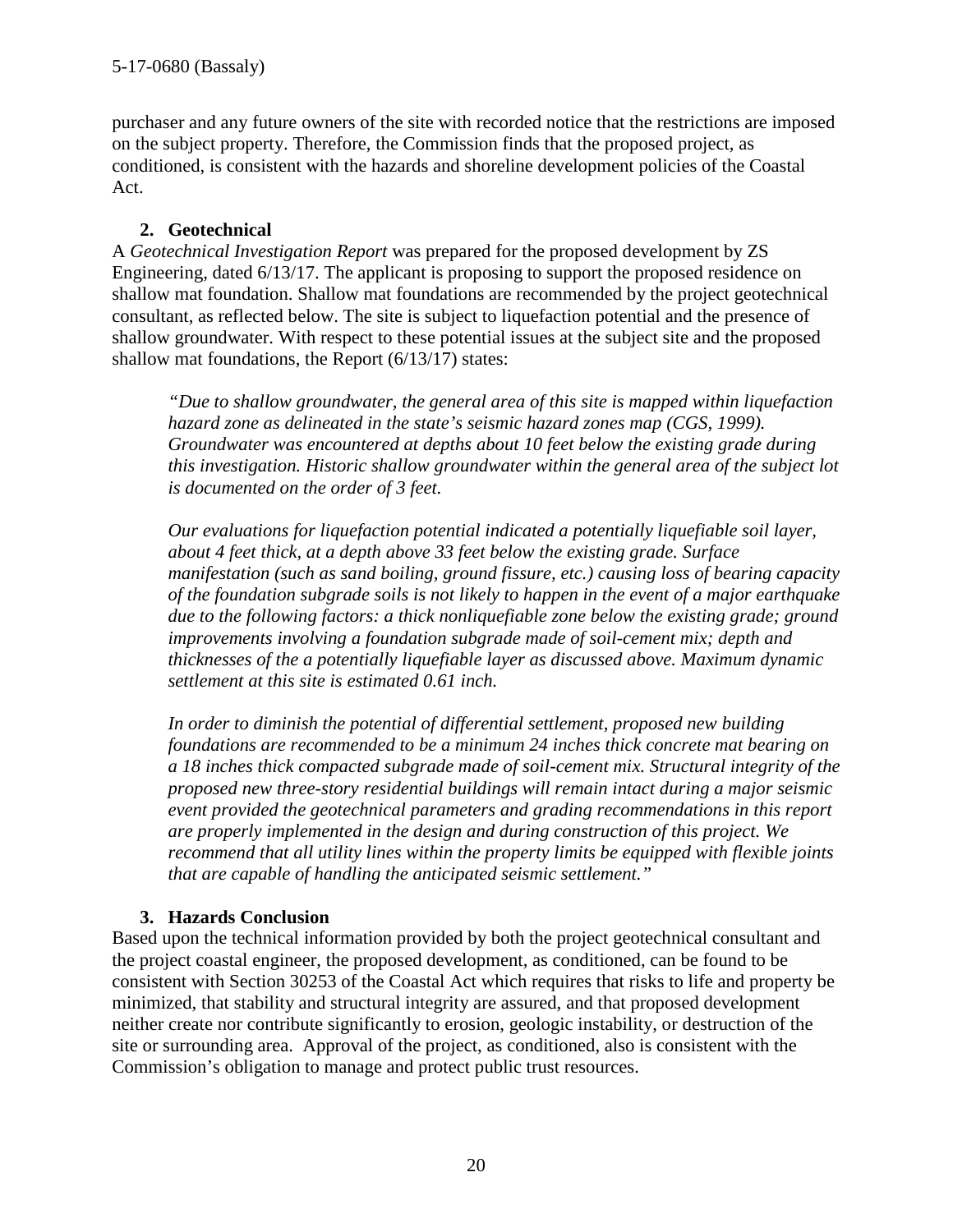#### **C. PUBLIC ACCESS**

Coastal Act Section 30210 states:

*In carrying out the requirement of Section 4 of Article X of the California Constitution, maximum access, which shall be conspicuously posted, and recreational opportunities shall be provided for all the people consistent with public safety needs and the need to protect public rights, rights of private property owners, and natural resource areas from overuse.*

Section 30214 of the Coastal Act states, in relevant part (emphasis added):

- *(a) The public access policies of this article shall be implemented in a manner that takes into account the need to regulate the time, place, and manner of public access depending on the facts and circumstances in each case including, but not limited to, the following:*
- *(3) The appropriateness of limiting public access to the right to pass and repass depending on such factors as the fragility of the natural resources in the area and the proximity of the access area to adjacent residential uses.*
- *(4) The need to provide for the management of access areas so as to protect the privacy of adjacent property owners and to protect the aesthetic values of the area by providing for the collection of litter.*

Section 30221 of the Coastal Act states:

*Oceanfront land suitable for recreational use shall be protected for recreational use and development unless present and foreseeable future demand for public or commercial recreational activities that could be accommodated on the property is already adequately provided for in the area.* 

#### **Development Setback**

The project site is a beach fronting lot located within a row of beach fronting, residentially developed lots along South Pacific Avenue, in Sunset Beach. Vertical access from South Pacific Avenue to the public beach is available immediately adjacent to the southeast side of the subject site (downcoast) along the  $26<sup>th</sup>$  Street streetend beach accessway, and approximately 130 feet northwest (upcoast) of the site, at the Anderson Street streetend accessway. The proposed residence would be constructed at the seaward property line, a zero-foot setback, on all three levels. No at-grade patio or deck is proposed. The proposed walls of glass (windows) across the seaward face of the proposed three-story residence will be located immediately adjacent to the public beach. In addition, the proposed residence would be constructed with a six-inch setback from the southeast property line adjacent to the  $26<sup>th</sup>$  Street public beach accessway.

As reflected in the Sections cited above, the Coastal Act requires that public access to the shoreline be maximized. Coastal Act Section 30221 requires that oceanfront land suitable for recreational use be protected for recreational use, unless demand for such a use is or likely will be provided elsewhere in the area. With expected future sea level rise and resulting coastal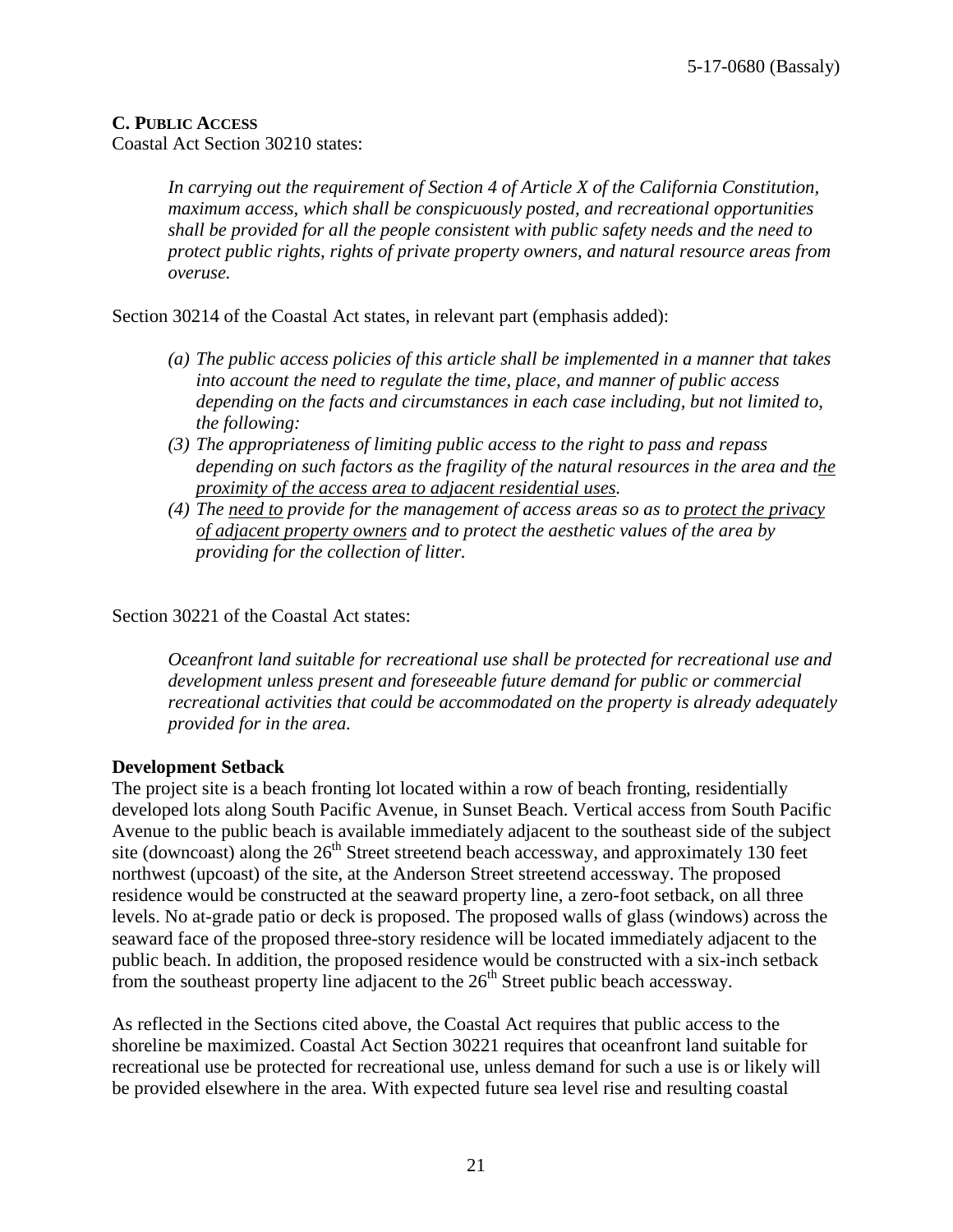erosion, it is likely that future demand for public recreational activities, such as use of the sandy beach, will need to be accommodated on smaller more narrow beaches. In addition, the population is expected to continue to increase. And so, the area of sandy beach will decrease while the demand for remaining sandy beach areas will only increase.

Section 30214 of the Coastal Act recognizes the inherent conflicts likely to arise when private property abuts public use areas, but the Act prioritizes public access needs. Which means that providing the private property's need for privacy must be accommodated on the private property itself, not by burdening the already limited public beach area available for public use. When such conflicts are not addressed at the planning/permitting stage of development, and adjacent residential development is allowed too close to public beach areas (as is proposed in this zero and six-inch setback case), the resulting lack of privacy could lead to future demands by residents to curtail public use of the public area in order to afford privacy. Sunset Beach is a public beach, and new development should not be allowed to be constructed in a manner that could foreclose the ability of the homeowner to maintain privacy. Although the applicant may not argue for this now, in the future or under future owners, this issue is likely to arise, especially as the beach narrows as it is expected to do, increasing demands on the public beach and concentrating the public area closer to the public/private border.

In addition to raising privacy issues, a zero-foot beachfront setback makes it impossible for the owner of the private residence to conduct normal maintenance activities typically necessary to maintain a residence without encroaching onto the public beach. For example, as proposed, the owner of the proposed residence would not be able to wash the windows or paint the residence on its seaward side, or other typical maintenance activities, without performing such work from the public sandy beach. The proposed residence includes large picture windows/sliding glass doors across entire or near entire expanse of the seaward side of the residence. Moreover the proposed and any future construction activities at the site would also require incursion onto the public beach. These simple, construction and regularly required maintenance activities would likely require construction scaffolding on the public beach in order to access the proposed threestory, zero setback structure. Furthermore, to exit the proposed home on its seaward side, a resident would step directly onto public beach.

Moreover, generally, members of the public are uncomfortable congregating in areas too close to private residential development, effectively creating self-imposed buffer distances even though the entire area in question is public. As proposed, there will be no area on the private parcel that will function as a privacy buffer between the proposed three-story residence and the public beach. In addition, the three-story, 35-foot height of the proposed structure so close to the seaward property line, will create a looming presence, further aggravating the likelihood and expanse of the self-imposed buffer. Without an adequate setback imposed on the private property, the close proximity of the residence effectively privatizes the public beach in front of the residence because the public is uncomfortable being so close to the residential structures and will not use that portion of the beach. The sense of privacy extending over area that is actually public beach is further exacerbated by the fact that residents would step directly onto the public beach in exiting the seaward side of the home. Although the inferred sense that a public area is private might occur to some extent even with a minimum setback, if there is no setback at all, the perceived public/private boundary moves even further seaward, effectively reducing usable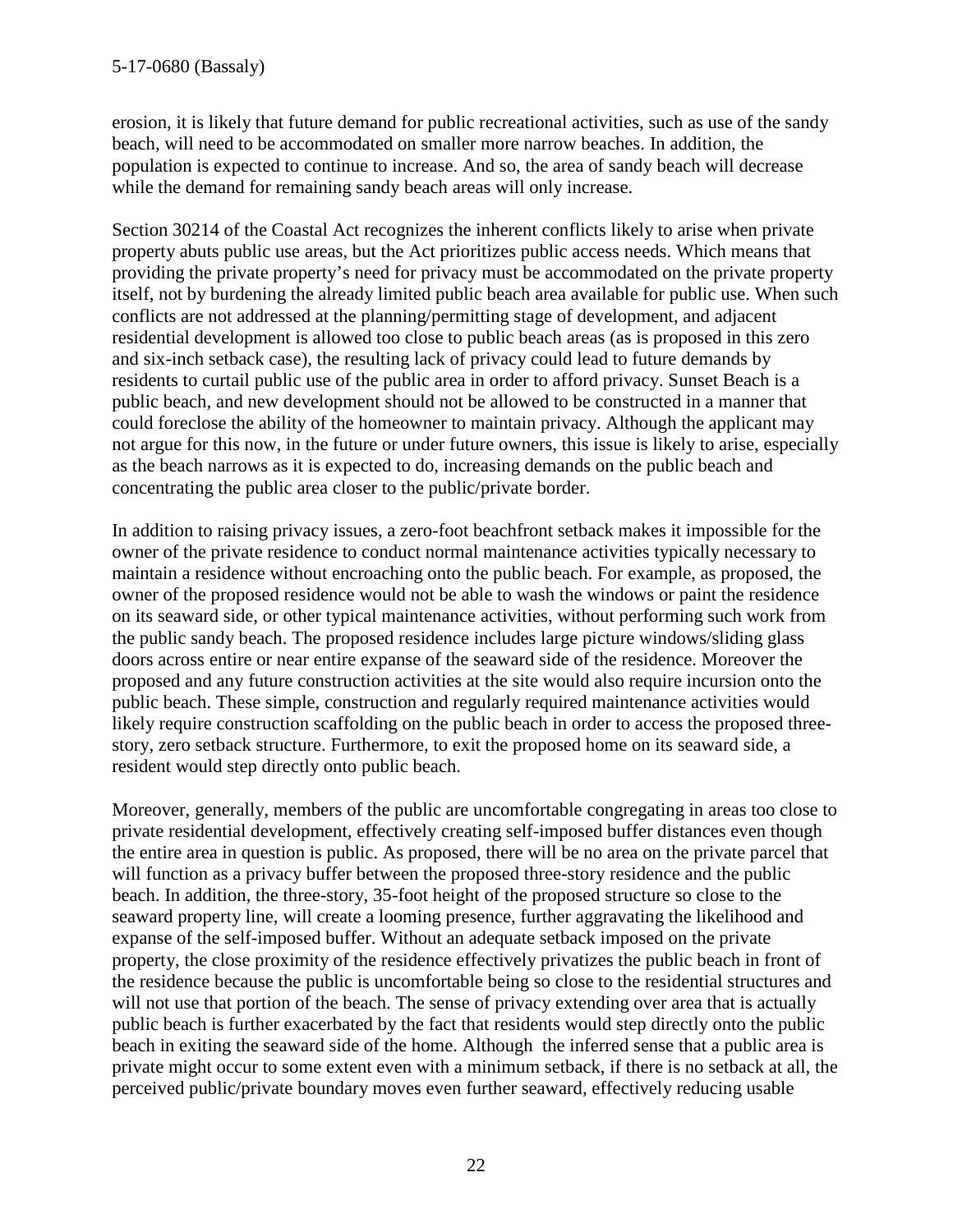5-17-0680 (Bassaly)

public beach area.

 $\overline{\phantom{a}}$ 

The Commission recognizes the historic pattern of development on beach fronting properties in Sunset Beach over the last few decades has been to allow a zero or minimal setback from the seaward property line. Many homes have been constructed with no or very minimal beachfront setback, including a number recently approved by the Commission. The Commission re-assumed permit issuing authority for the Sunset Beach area following its annexation into the City of Huntington Beach and the resultant lapse of the County LCP for the area in 2011. Since that time the Commission has approved six projects with zero or minimal (less than 2 foot) setbacks from the seaward property line, including two earlier residential projects by this same developer/applicant. In addition, the Commission also approved one project with a seaward setback ranging from  $2'9''$  $2'9''$  $2'9''$  to  $6'3''$ . Additionally, numerous projects were approved by the County under its nearly 30 years of LCP authority. The County's certified LCP also allowed limited encroachments onto the public beach area, further contributing to the issues raised by inadequate seaward setback requirements. However, as vulnerability to sea level rise has been documented, the Commission has recently been imposing minimal yard setbacks in many areas where they had not been previously required.

In a meeting with Commission staff on 3/5/18, the applicant mentioned that the City of Newport Beach Implementation Plan, which was recently approved by the Commission, allows reduced setbacks for residential development abutting the public beach. However, review of that City's certified IP reveals that Section 21.18.030 *Residential Coastal Zoning Districts General Development Standards*, Table 21.18-2 *Development Standards for Single-Unit Residential Coastal Zoning Districts* requires a 20-foot setback from the front (seaward) property line for primary structures and a three-foot side yard setback. In addition, IP Section 21.30.015 *General Site Planning and Development Standards*, Subsection 21.30.015 D.2.d states: "*2. Considerations. In reviewing a coastal development permit application for development along the waterfront, the review authority shall consider the following: … d. The development's ability to enhance public access to State tidelands and shoreline areas through project siting and design or conditions of approval*; …"

In addition, the Commission recently approved a project similar to the currently proposed project. The two projects are similar in that both proposed limited setbacks consistent with past local government and past Commission actions in the project area (5-16-0757, Greene). The Greene project location also fronts on a wide, sandy public beach, but in Playa del Rey, in Los Angeles County. The Greene project proposed a one and a half foot setback on the ground level and zero foot setback for the upper level deck from the seaward property line. In that case, even though reduced setbacks from the seaward, beachfront property line had historically been approved by the Commission and local government in the past, the Commission imposed a minimum five-foot setback from the seaward property line. The Commission made similar findings in that case as are described above. Therefore, recent Commission actions have found that imposing a setback for residential development adjacent to public beach area is appropriate. In the Playa del Rey case, a minimum five-foot setback was imposed. The recently certified

<span id="page-22-0"></span><sup>9&</sup>lt;br>5-17-0017 (Redhill) zero foot setback; 5-16-0419 (Von Blasingame) zero foot setback; 5-15-1294 (Bassaly) zero foot setback for two new residences; 5-13-0685 (Senn) setback ranges from 4" – 1'6"; 5-13-065 (Valenzuela) setback ranges from 2'9" – 6'3"; 5-12-014 (Small) setback ranges from  $7" - 1$ '.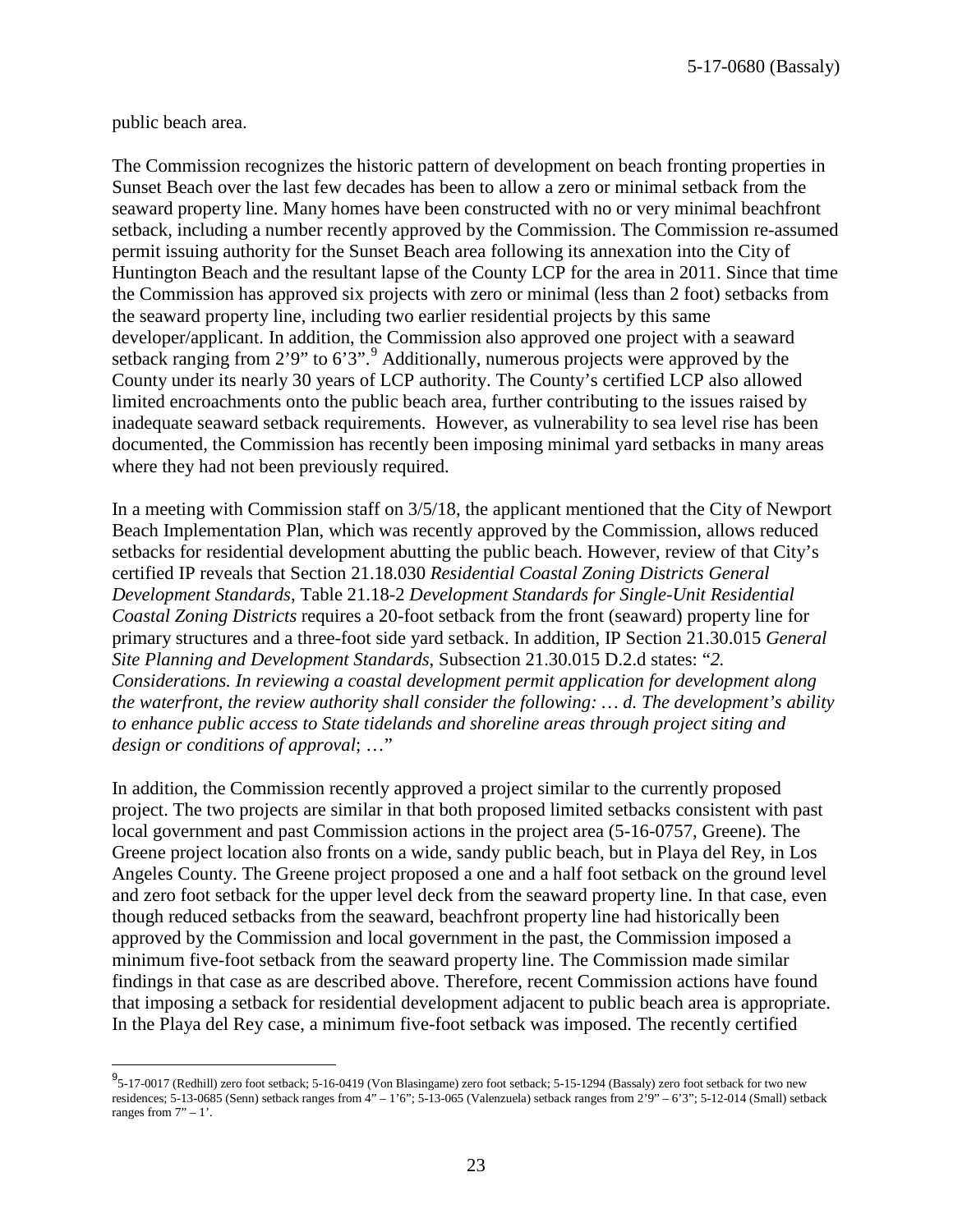Newport Beach LCP also requires a minimum setback for residential development adjacent to the beach. In the Newport Beach LCP the setback is a minimum of 20 feet from the beachfront and a minimum of three feet from side property lines, and possibly more when warranted to assure adequate public access (or for others reasons specified in the IP, such as hazards). The City of Newport Beach is the downcoast, adjacent neighbor of the subject City of Huntington Beach, both in Orange County.

It must also be recognized that the area immediately seaward of the beachfront properties in Sunset Beach is somewhat separated from the area of primary sandy beach use by the public due to the presence of a vegetated berm/sand dune located within the area approximately 20 - 40 feet seaward of the private property lines. In some ways, it is this berm that unofficially delineates the de facto private/public boundary. Between this berm and the private residential lots (and to some extent within the berm itself), private encroachments have historically been allowed (under the formerly certified LCP for the area)<sup>[10](#page-23-0)</sup>. However, more recently, applicants for development on these beachfront lots have removed existing encroachments and new encroachments have not been proposed.  $^{11}$  $^{11}$  $^{11}$ 

Nevertheless, the Commission must not be bound by past decisions that do not stand up under current information and conditions. One factor to be considered that was not a factor when the Commission certified the County's LCP for Sunset Beach (originally certified in 1982, with a comprehensive update approved in 1992) is future sea level rise. This is discussed in far greater detail in the preceding section of this staff report. As described there, scientific opinion overwhelmingly accepts that the seas are rising and that such rising will have significant impacts on existing, low-lying, coastal communities such as Sunset Beach. The only real sea level rise questions are not whether the seas are rising but by how much and how soon.

The best available regional sea level rise modeling tool for this area is USGS COSMOS. Review of COSMOS modeling in the immediate project vicinity indicates the currently wide sandy beach will likely narrow significantly over the 75-year life of the proposed residential development (see exhibit 2).

As reflected in the COSMOS modeling (described previously), Sunset Beach is very vulnerable to impacts of sea level rise. Even though, at this time, it appears that the greatest threat to existing development in Sunset Beach may come from the harbor inland of the subject site rather than the ocean, the threat to the size and extent of existing public sandy beach from the ocean (as opposed to existing development) is significant. Generally, the beach in Sunset Beach ranges in width (depending on season and location, and the time elapsed from the last USACOE nourishment activity) from approximately 350 to 400 feet. That is expected to narrow significantly with sea level rise over time. The exact extent of loss of sandy public beach is not known with certainty, but COSMOS modeling suggests loss of all but a few tens of feet will be lost (see exhibit 2). Some reasonable predictions suggest a loss on the order of 200 to 250 feet. In addition, impacts to the area of sandy beach should the USACOE led beach replenishment

<span id="page-23-0"></span><sup>10</sup> The formerly certified LCP allowed *temporary uses and structures accessory to residential development on contiguous Sunset Beach* 

<span id="page-23-1"></span>Residential properties subject to a Coastal Development Permit and a Public Property Encroachment Permit.<br><sup>11</sup> 5-17-0017 (Redhill); 5-17-0524 (Perricone); 5-16-0419 (Von Blasingame); 5-13-0678 (Senn); 5-13-0650 (Valenzuela (Smith-Alakor) did not have existing encroachments and no new encroachment was proposed.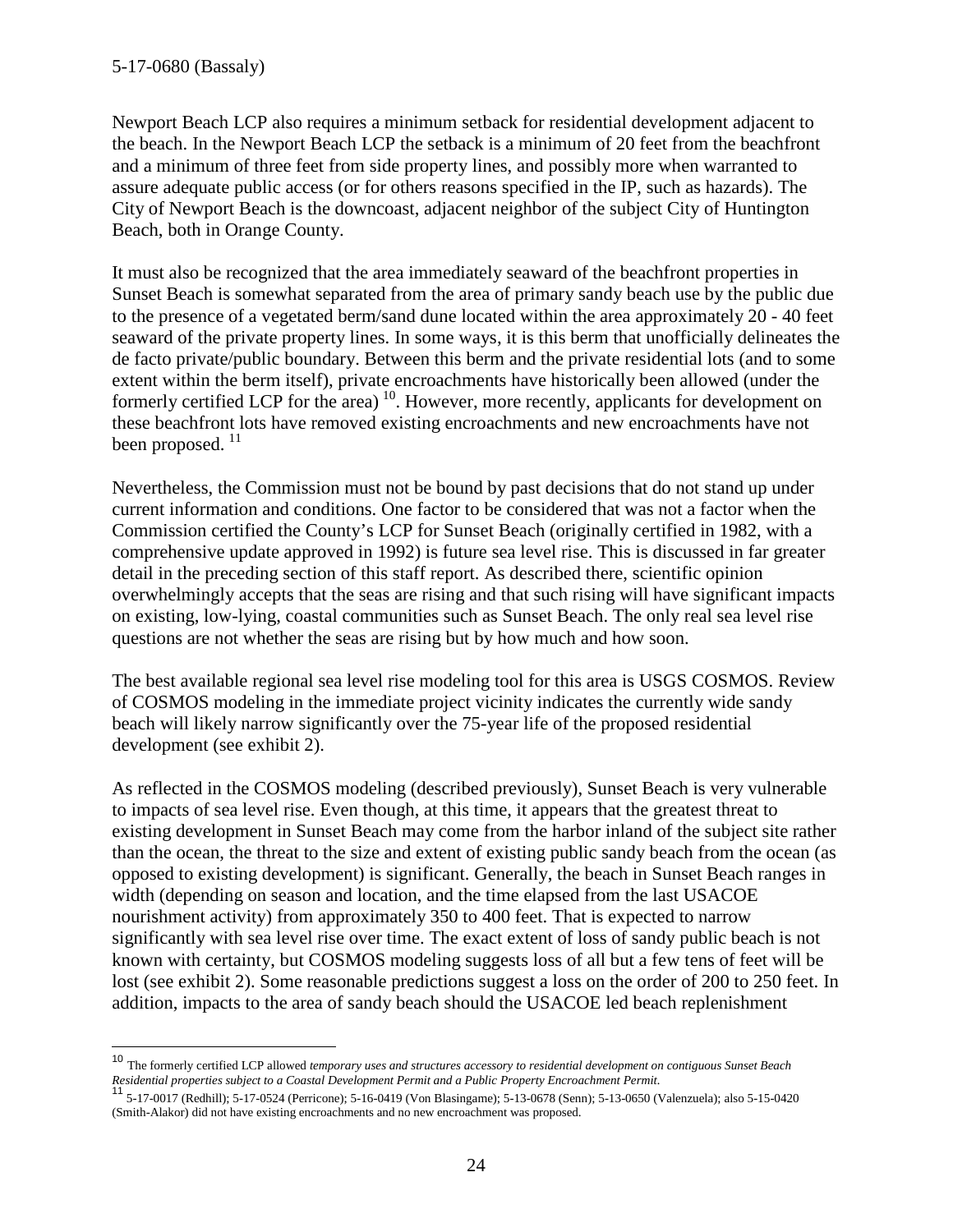project cease or become less frequent could worsen this loss of sandy beach scenario.

Although the Coastal Hazard Analysis prepared for the project finds that the proposed residence is expected to be safe over its 75-year life, the same cannot be said for the current beach width. Even the applicant's coastal hazards analysis concedes that, with SLR on the order of 4.1 feet and in the absence of the USACOE beach replenishment, the beach width in front of the subject site would be expected to recede to a width of 40 feet (the distance between the subject site and the shoreline).<sup>[12](#page-24-0)</sup> This is all to say, that as the beach width narrows with sea level rise, greater pressure will be put on the area of public sandy beach that remains, especially when taken together with expected continued population growth. Development allowed too close to the public sandy beach area (i.e. allowed with zero setback) would have the effect of further constraining areas of sandy beach available for public beach use for the reasons described above. This reinforces the need to increase the seaward setback as necessary to maximize the sandy beach area remaining available to the public as the beach narrows due to SLR.

Moreover, in addition to being adjacent to the sandy public beach, the project site is also located immediately adjacent (on its southeast side) to the public streetend beach accessway at  $26<sup>th</sup>$ Street. As described above, development too close the property line adversely impacts public access. Although the side yard setback is proposed to be six inches rather than zero feet as is proposed from the seaward property line, the six-inch setback still has the effect of impeding rather than maximizing public access. With regard to private development adjacent to a public accessway, the same issues discussed above regarding the need for an increased seaward setback apply. A six-inch setback does not allow space within the private lot to establish a privacy buffer; a six-inch setback does not allow routine maintenance activities (painting, window washing, etc.) to be conducted without encroaching onto the public accessway; and, private development too close to public use areas typically results in a "self-imposed" buffer area on the public area, further reducing already limited public area. Just as is the case at the seaward property line, members of the public tend to be uncomfortable using area too close to private residential development. The closer the private development is to the public accessway, the narrower the accessway effectively becomes, eliminating any possibility of the public parking on the right-of-way.

It is worth noting that portions of the existing development at the subject site, including steps, covered deck, and landscaping, extend beyond the southeast side property line onto the  $26<sup>th</sup>$ Street street-end accessway. These side yard encroachments are proposed to be removed as part of the proposed development. However, the existence of these side yard encroachments confirms the perceived need of residents in structures constructed too close to public use areas (sandy beach area and public accessways) to establish privacy buffers within the public area, rather than on their private property. This issue arises when there is not enough private area available to accommodate the buffer on-site. The proposed six-inch side yard setback would not allow an adequate privacy buffer to be established within the private property. Residential development set back only six-inches from the public accessway tends to lead to privacy conflicts. Privacy conflicts have in the past led to informal additions of ancillary development such as landscaping

<span id="page-24-0"></span> $\overline{a}$ <sup>12</sup> "Figure 1[of the 2/13/18 Geosoils response] shows that under 125 cm (4.1 feet) of SLR the shoreline is still about 40 feet from the site. This *assumes that NO nourishment takes place, which is very unlikely."*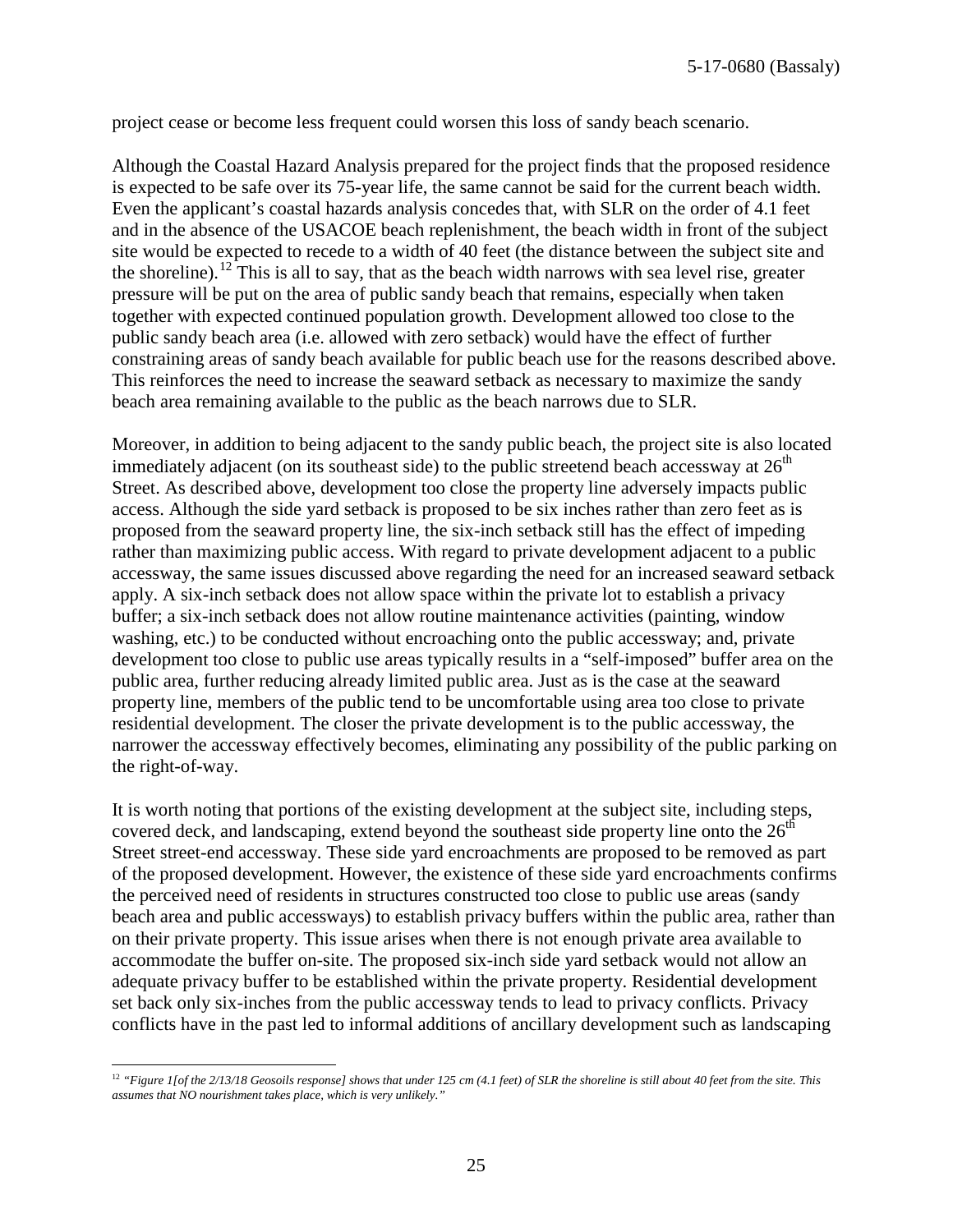and/or fencing to establish a privacy buffer between the residence and the public. However, when the residence is setback only six-inches, the landscaping and fencing tends to be placed within the public accessway, rather than on the private property it is intended to buffer. Such circumstances reduce the usable area of the public accessway.

In this area of Sunset Beach, the City requires that residential development be setback 3 feet from other residentially zoned lots; however, when residential development abuts streets, only six-inches is required. The City standard does not differentiate when the adjacent street is a public beach accessway. Typically, when residential development abuts streets, this is the area of the residence where the driveway and garage are located, which provide a type of buffer between the residential use and street use. However, this is not the case when residential development abuts a streetend accessway. The three-foot setback from the property line adjacent to other residential development represents the minimum necessary to accommodate privacy and the ability to conduct routine maintenance without spilling beyond the private property lines. Development adjacent to a public accessway would need to be setback at least as much as from private residential development. The need for residential privacy would be greater from a public accessway due to: greater exposure because the entire side of the residence is visible to the public; no walls or fences could be accommodated on-site due to the narrowness of the setback; and, due to the increased numbers of people using the public accessway compared to the number of people within setbacks between residential developments.

The streetend public accessways in the neighboring City of Newport Beach tend to be developed with pavement and public sidewalks and provide, typically, a least two public parking spaces per streetend. In Sunset Beach, the streetends are partially paved and there is no public sidewalk. Each of the Sunset Beach streetends is currently signed with "no parking" signage to prevent public parking. Notwithstanding this signage, cars were observed parked at various streetends throughout Sunset Beach. In Newport Beach, the paved area and public sidewalks within the streetend accessways establish a firm public/private boundary. In Sunset Beach, a firm boundary is not apparent. Thus, the current situation in Sunset Beach could create the impression that parking within these streetends is allowed for residents, but not the public. If parking is available on a public right-of-way in the coastal zone, it must be clearly available to all. This lack of defined public/private boundary further exacerbates the issue of an inadequate side yard setback, potentially creating the illusion that the public area is much less than it actually is due to, among other things, the lack of a defined public/private boundary and the presence of parked cars despite signage to the contrary.

Moreover, the Commission's action on the Newport Beach LCP represents a recent Commission action on an appropriate setback requirement (described above) for residential development adjacent to a streetend accessway, and, represents what likely would be applicable when the City of Huntington Beach amends its LCP to include the Sunset Beach area.

As described earlier, the City requires no setback from the seaward property line. These insufficient setback standards were carried over from the previously certified County LCP for the area. These problematic setbacks represent one of the issues with the formerly certified LCP, among others, that will need to be addressed when the City resubmits an LCP amendment, for Commission review, to incorporate the Sunset Beach area into the City's otherwise certified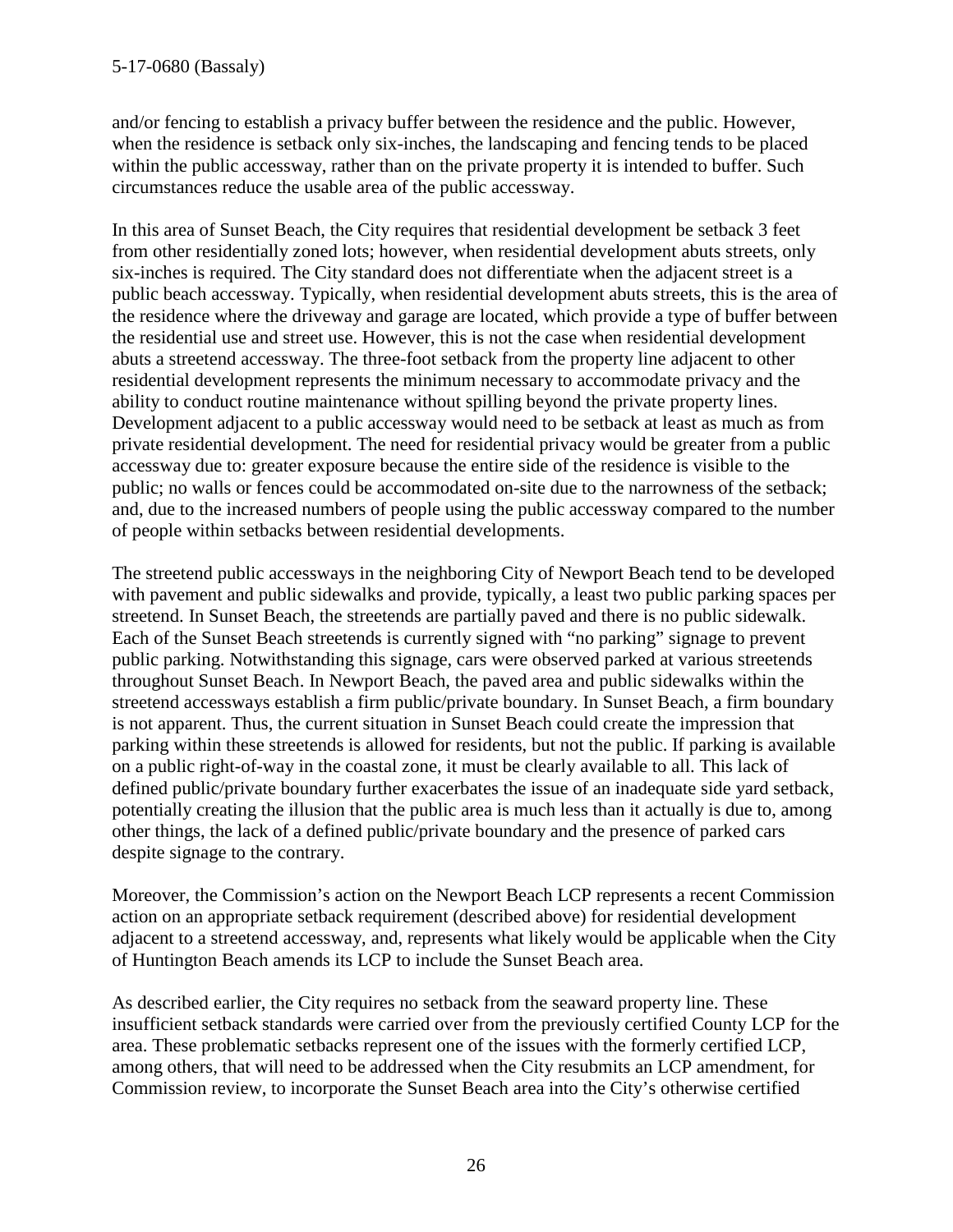#### LCP.

In an effort to address the insufficient setbacks proposed, the applicant has submitted a "Beach Access Improvement Program." (Exhibit 4) The program is intended to offset the impacts to public access resulting from the zero and six-inch setbacks (from the seaward and side property lines respectively) described above. This same program is also intended to offset the zero-foot development seaward setback proposed by the same applicant under Coastal Development Permit application 5-17-0678, scheduled to be heard at this same August 2018 Commission meeting. The program proposes vegetation removal across a five-foot wide swath of area seaward of the paved area at the end of  $26<sup>th</sup>$  Street,  $23<sup>rd</sup>$  Street, and a streetend to be determined in the future. Once the vegetation is removed, sand will be placed within the five-foot wide swath. The  $26<sup>th</sup>$  Street streetend is adjacent to the subject site. The  $23<sup>rd</sup>$  Street streetend is adjacent to a project previously approved the Commission, and owned by the current applicant (5-15-1294, Bassaly, 16475 So. Pacific Avenue, Sunset Beach). The third streetend location is proposed to be determined with input from the City of Huntington Beach Public Works Department at an undefined point in the future. The applicant proposes to conduct off-site vegetation removal and sand placement at  $23<sup>rd</sup>$  and  $26<sup>th</sup>$  Streets concurrently with demolition at the subject site.

However, review of existing conditions suggests that the proposed vegetation removal would not significantly enhance public access. At the  $23<sup>rd</sup>$  Street streetend, a sandy path already exists that is close to five feet in width (Exhibit 5). This photo also provides a good example of how private development too close to the sideyard property line adjacent to a public accessway interferes with public access. The photo shows that the construction activities, materials, and staging displace a significant amount of public right-of-way that should be available for public access use. The building under construction in this photo (5-15-1294, Bassaly at 16475 S. Pacific Ave. in Sunset Beach) was approved with a six-inch sideyard setback. Regardless, widening the existing sandy pathway to five feet would only minimally enhance the public's ability to use the already existing path. As can be seen on page 5 of Exhibit 4, some of the existing path would only be widened by up to about 3 feet and most of it by much less. Moreover, none of the extensive overgrowth of ice plant onto the public  $23<sup>rd</sup>$  Street streetend is proposed for removal (shown in both the photo attached as Exhibit 5 and in page 5 of Exhibit 4).

Likewise, a sandy path is already established at the  $26<sup>th</sup>$  Street streetend public accessway. Regarding this area, the proposed "Beach Access Improvement Program" (Exhibit 4, page 1) states: "Currently, beach goers tend to go along the narrow (approximately 12") walkways which actually lead to homeowners' patios, making it inconvenient but also confusing to the public." It should be clarified, however, that the path referred to leads to the applicant's existing patio development, which encroaches beyond the private property line. Likely it is this private encroachment into public land that leads to any beach goer confusion. In addition, there is only one path at  $26<sup>th</sup>$  Street that leads to private development, not two or more. In any case, the existing private patio and related development encroaching onto public beach and right-of-way area are proposed to be removed.

The other existing pathway at the  $26<sup>th</sup>$  Street streetend, leads to the public beach, not private patio development (Exhibit 5). It is further worth noting that, as proposed by the applicant, the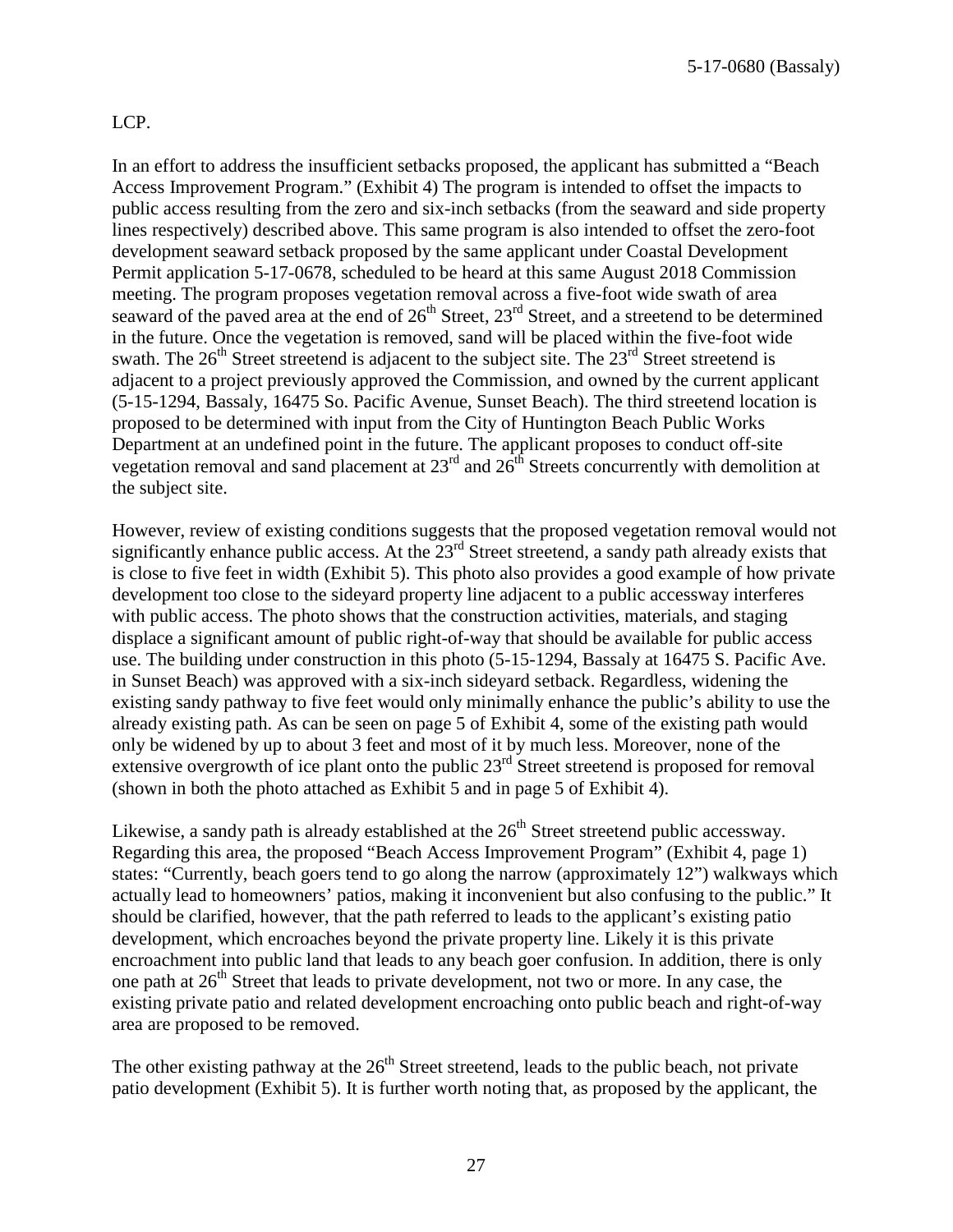proposed expansion of the existing public access path to five feet (from the existing approximate width of 3 feet)<sup>[13](#page-27-0)</sup> would be located immediately adjacent to the property at the opposite side of the 26<sup>th</sup> Street streetend from the current applicant's property. And, although this is where the current public path exists, the proposed path's location places any public/private boundary conflicts virtually entirely on the neighbor who is not currently before the Commission (Exhibit 4, page 6). The other existing path located adjacent to the applicant's property that currently leads to private development on public land could be improved to provide public access to the beach, but such is not proposed. Regardless, because a public access path already exists at this streetend location, widening the existing path to five feet will not provide significant improvement over already existing public use, and will not mitigate the identified impacts of the proposed six-inch side yard setback.

Furthermore, the third streetend public access improvement has not yet been identified, so it is not possible to assess at this point whether such improvement would be beneficial. However, based upon the proposals for the two streetend improvements that have been identified, it does not appear likely that the third location to-be-determined in the future will provide significant public access benefits either.

In addition, no long-term, on-going maintenance of the proposed expansion to five feet in the width of the existing public access pathways is proposed. Thus, once work is completed, vegetation would simply grow back into the cleared areas again. Therefore, no long term public access benefit would be provided. Meanwhile, the impact of insufficient setbacks (described above) would be permanent.

Moreover, the applicant's proposed "Beach Access Improvement Program" does not include any funding mechanism. Although the information submitted (Exhibit 4) states: "… through the charity that he founded, Dr. Bassaly will generously launch a new Beach Access Improvement Program that will pay for much needed public access to the Sunset Beach area," no information has been submitted with regard to the applicant's "charity." No evidence of a charity, such as 501c or similar information has been submitted to document the existence of a charity suitable for funding the proposed Beach Access Program.

It is not known what the cost of the proposed vegetation removal and sand placement work would be, as no such information has been submitted. However, as it is proposed to be conducted concurrent with existing work adjacent to the subject site and a second site also under construction<sup>[14](#page-27-1)</sup> by the same applicant, it seems likely that the cost would represent a minimal addition to the substantial work already underway at one site and expected to commence once the permitting is resolved at the other site. As the third location is unknown, it would be critical to have the specific details of how that funding would be carried out and the timing of that work. If maintenance were added to assure longer term viability of these proposed "improvements," specific funding mechanisms would need to be in place, but none are proposed. This information is necessary to assure that the work would be carried out as proposed, and in a timely manner.

<span id="page-27-0"></span> $\overline{a}$  $<sup>13</sup>$  It is difficult to say the specific increase in width of the existing path proposed, as the applicant has not provided information on the existing</sup> width. However, the photos in Exhibit 5 give a rough idea.

<span id="page-27-1"></span><sup>&</sup>lt;sup>14</sup> "The improvement will occur concurrently with the demolition at Seaglass House [16351S. Pacific Ave.] since we will use the same construction equipment and crew." Beach Access Improvement Program, per email correspondence from Karen Otis, Karen Otis Architecture to Meg Vaughn, Staff Analyst 7/5/2108; Exhibit 4 of this staff report.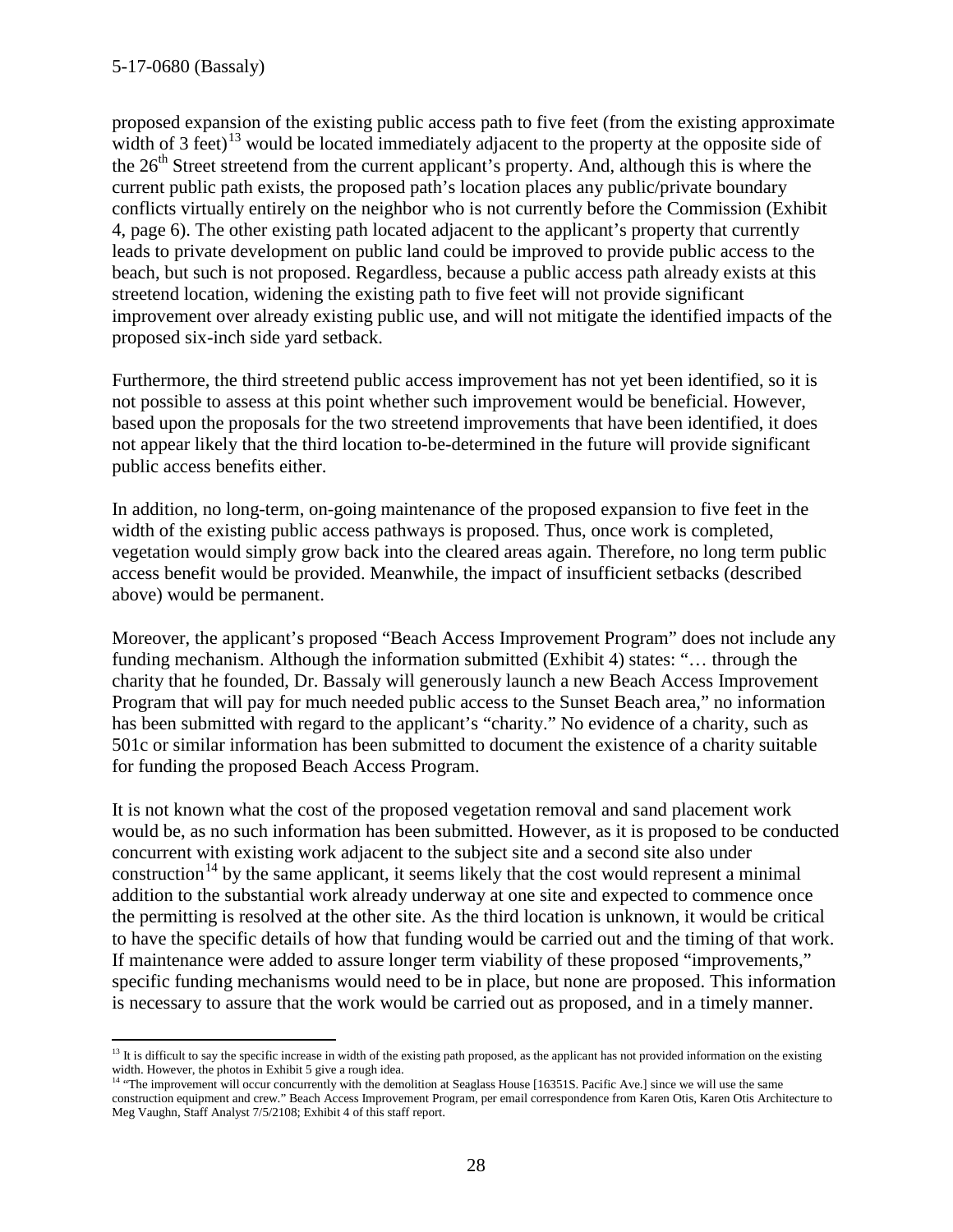None of this information is contained in the applicant's current proposal.

Furthermore, construction methods are not known. For example, the applicant's plan does not state where the sand to be deposited will come from. The plan also does not state what methods will be used to remove the vegetation and to deposit the sand; or whether mechanized equipment would be necessary. No measures are proposed to ensure adverse impacts do not accrue from the work, such as to existing public access or to water quality (i.e. construction BMPs) or to any habitat that may exist in the general project vicinity (such as any habitat that supports the presence of the snowy plover in the area<sup>[15](#page-28-0)</sup>). These issues are significant especially because the site is located on a sandy public beach. The lack of detail is problematic, but even if construction methods were known, the proposed plan would not mitigate the immediate impact of private development that is built too close to a public accessway.

Finally, the proposed "Beach Access Improvement Program" states that the City of Huntington Beach is "very much in favor of the proposed Program" (Exhibit 4, page 1). On July 12, 2018 one of the project agents forwarded a screenshot of an approval in concept letter from the City's Public Works Department. The letter addresses the proposed vegetation removal from the two streetend locations identified at  $23<sup>rd</sup>$  and  $26<sup>th</sup>$  Streets (Exhibit 7). However, the City letter does not address an overall Beach Access Improvement Program. Rather it only preliminarily accepts removal of vegetation to widen existing public beach access paths. Although the Beach Access Improvement Program indicates that the applicant "has discussed this with the City of Huntington Beach Public Works so that they can indicate which location should be the third selected for this improvement based on current conditions," no discussion of possible third locations is included in the City's letter. Moreover, the letter does not include concept approval of the overall Beach Access Improvement Program, only the very specific vegetation removal at two sites. Thus, it is not known whether the proposed third streetend access improvement would be acceptable to the City. Rather than being "very much in favor" of the Beach Access Improvement Program proposed by the applicant, the letter appears merely to not object to vegetation removal from a public area. Moreover, approval in concept is more typically reviewed and issued by the City's Planning Department. No information from the Planning Department has been submitted. The City's support of the overall Beach Access Improvement Program is critical for a number of reasons, not least of which is that the area subject to these improvements is public property not owned by the applicant. Also the City's support is critical because the third location for public access improvements is to be determined in conjunction with the City's Department of Public Works. But no evidence of City support for the overall Beach Access Improvement Program has been submitted.

Beach access improvements should be encouraged, but they are not a substitute for simple planning techniques that provide setbacks between uses, whether they be two residences or a house and a public accessway.

It is the applicant's intent that the proposed Beach Access Improvement Program will offset all impacts to public access arising from the six-inch sideyard development setback and the zero seaward development setback for the subject project 5-17-0680, as well as for the zero-foot

<span id="page-28-0"></span> $\overline{a}$ <sup>15</sup> Western snowy plovers, a species listed as federally threatened since 1993, have been seen at Sunset Beach and at nearby Surfside and Bolsa Chica in recent years. As recently as April 15, 2018, 17 western snowy plovers were observed at Sunset Beach.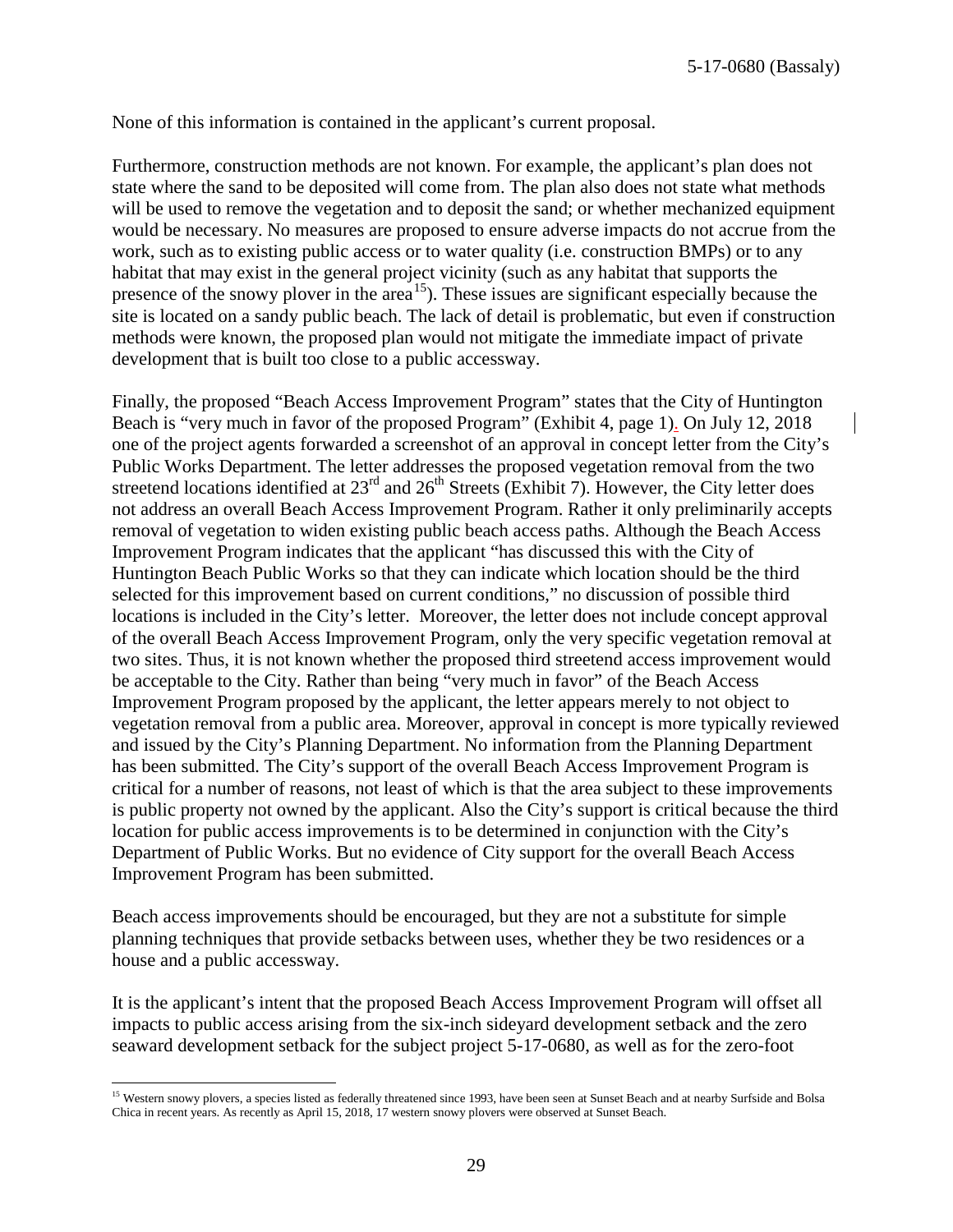seaward setback project proposed under CDP application 5-17-0678. However, it has not been demonstrated that the improvements described in the Beach Access Improvement Program, even if the issues described above were addressed, would offset the impacts due to the reduced sideyard and zero seaward development setback. Public access already exists and is protected at the streetends, with or without the proposed development. It may be that removing existing impediments (vegetation) to free movement throughout the entire accessway might provide some minimal public access benefit, however removal of all impediments is not proposed. The proposed Beach Access Improvement Program would not provide off-setting measures sufficient to address the proposed developments' setback deficiencies.

In any case, reduced setbacks are not the direction the Commission has gone most recently. As described previously, in the Greene project and the City of Newport Beach LCP, both recent Commission actions, the Commission has found that public access is not maximized with minimal setbacks. Rather, the Commission has, most recently, required a minimum of five-foot seaward setback with the Greene project and 20-foot seaward setback in the Newport Beach LCP. In the Newport Beach LCP, a minimum 3-foot development setback is required for sideyards adjacent to streetend accessways, even though sidewalks and public parking, which more clearly define the public/private boundary, are already present there. The proposed sideyard setback adjacent to  $23<sup>rd</sup>$  Street is only six inches.

The proposed project would only widen already existing paths within already public area to about five feet by removing vegetation and backfilling with sand. This is far less than the requirement in Newport Beach, where the minimum required setback is greater. A more appropriate approach to improving public access at the Sunset Beach streetends would be a Sunset Beach-wide program, uniformly applied. This likely would need to be administered by the City, with funding mechanisms clearly established. Such a program would likely be funded as a condition of new development in the area. Such a program also would likely consider the question of whether public parking spaces and sidewalks should be created at the streetends. However, it has not been demonstrated that such a program, even if acceptable, would adequately off-set public access impacts due to reduced setbacks. Rather, more likely, both a Sunset Beach-wide program to improve streetend public access and appropriate setbacks should be implemented. These questions are best addressed via an LCP amendment to incorporate the Sunset Beach annexation area into the City of Huntington Beach's certified LCP. In the meantime, setbacks that are consistent with the public access requirements of Chapter 3 of the Coastal Act must be implemented, as is recommended in this case.

It should also be noted that Commission staff and the applicant first discussed the possibility of improving streetend public access in conjunction with the proposed development at a meeting at the subject site on April 25, 2018. The idea was put forth by the applicant at that meeting in response to the staff report prepared for the Commission's April 13, 2018<sup>[16](#page-29-0)</sup> hearing. Commission staff agreed to consider such a proposal if developed, with no further commitments. As described above, the proposal is insufficient to offset public access impacts arising from the proposed project's lack of appropriate setbacks. Although first mentioned at the April 25 meeting, no public access improvement proposal was submitted until Commission staff contacted the

<span id="page-29-0"></span> $\overline{a}$ <sup>16</sup> The project was postponed from the April 2018 meeting prior to the hearing at the request of the applicant in order for the applicant to prepare a response to the staff recommendation.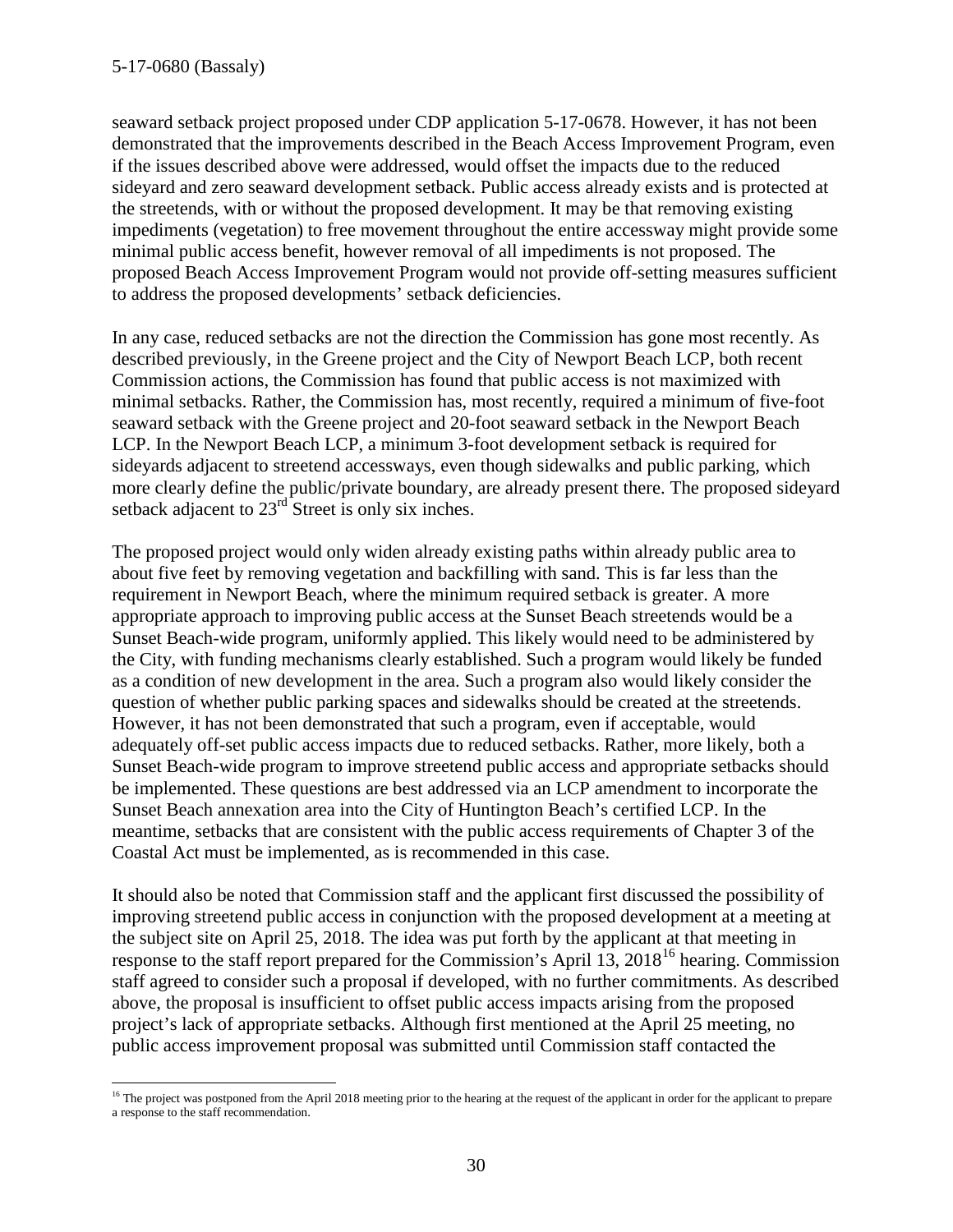applicant's representative on June 29, 2018. The Beach Access Improvement Program was then submitted to Commission staff via email on July 5, 2018 (Exhibit 4).

As proposed, the project would not maximize public access as required by Section 30210 of the Coastal Act. In addition, Coastal Act Section 30221 requires that oceanfront land suitable for recreational use shall be protected for recreational use. With expected future sea level rise, the area of sandy public beach will decrease and, consequently demand will increase. The proposed project will not protect land suitable for recreational use (the sandy public beach area and public accessway adjacent to the subject site), inconsistent with Section 30221. Finally, the proposed project will not balance the competing demands of public use and privacy in a manner that emphasizes public recreation and access, as is required by Section 30214 of the Coastal Act. Therefore, as proposed, the project is inconsistent with Sections 30210, 30221, and 30214 of the Coastal Act. However, if the proposed residence were setback a minimum of five (5) feet from the seaward property line and a minimum of three (3) feet from the southeast property line, some of the pressure due to the public/private interface described above could be reduced. A minimum five-foot structural setback from the seaward property line and a minimum three-foot setback from the southeast property line would allow the applicant to conduct routine maintenance on the structure from within the private property lines, without encroaching onto public beach area accessway. Additionally, a five-foot seaward setback and three-foot side yard setback would provide space that could provide a degree of privacy for residents of the proposed structure. Moreover, the effects of the "self-imposed" buffer would also be reduced.

Therefore, the Commission imposes **Special Condition 1**, which requires that the proposed development be setback a minimum of five feet from the seaward property line on both the ground floor and all upper levels (including balconies) and that development be set back a minimum of three feet from the southeast property line and that, prior to the issuance of the permit, the applicant submit revised plans reflecting these required changes, for review and approval by the Executive Director. Ground-level decks would be allowed in the setback area. The Commission further finds that an even greater setback than required by **Special Condition 1** may be appropriate, and that this issue should be carefully evaluated as part of the future LCP amendment to incorporate this annexed area into the City's LCP. In this case, imposition of a minimum five-foot setback from the seaward property line and a minimum three foot setback from the southeast property line should be considered the minimum setback necessary to allow for normal repair and maintenance activities of the residence on site to occur on the applicant's property without requiring encroachment into public beach, provide a minimum privacy buffer, avoid the appearance of privatization of the public sandy beach area, and generally help to minimize potential conflicts between private property owners and members of the public visiting Sunset Beach. Only as conditioned, can the proposed development be found to be consistent with the public access and recreation policies of Chapter 3 of the Coastal Act.

#### **Encroachments**

The Coastal Act requires that public access and recreation be maximized. The subject site is located adjacent to a wide, sandy public beach. Vertical public access to the public beach in front of the site is available approximately 90 feet southeast (downcoast) of the subject site at the end of  $10^{th}$  Street and approximately 60 feet northwest (upcoast) of the site, at the end of  $11^{th}$  Street. Lateral public access along the wide sandy beach is available seaward of the oceanfront property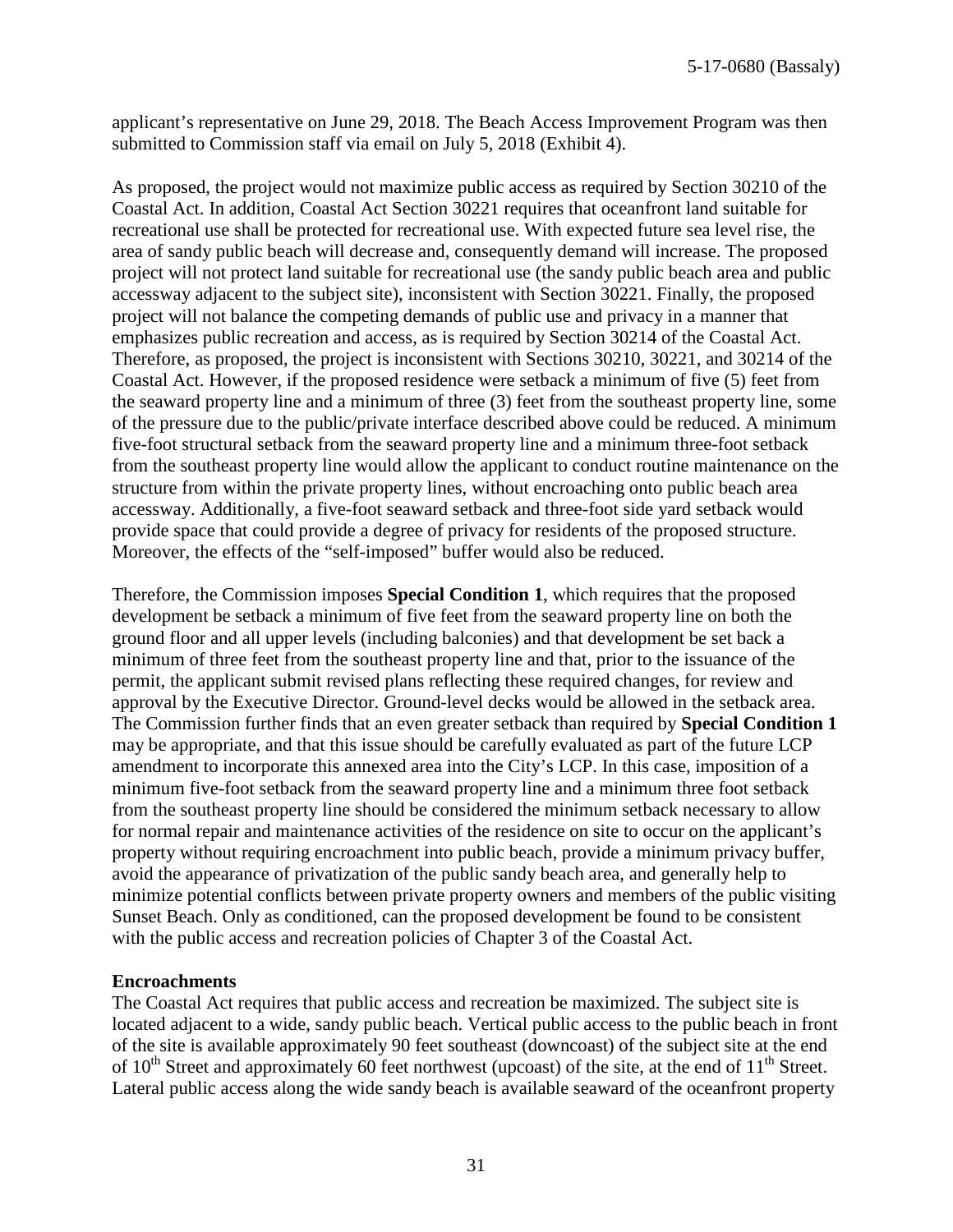line at the subject site. (**Exhibit 1**, Vicinity Map and Aerial Photo). All existing encroachments beyond of the property lines (including a deck, steps, and circular concrete pads) are proposed to be removed with the proposed development. In order to assure that the existing seaward encroachments are removed as proposed by the applicant, the Commission imposes **Special Condition 2** which requires that the removal of the encroachments be carried out as proposed.

The proposed development, as conditioned by Special Conditions 1 and 2, will not adversely affect the public's ability to gain access to, and/or to use the coast and nearby recreational facilities. Furthermore, as conditioned to require waiver of future shoreline protection (**Special Condition 3**), approval of the proposed development further ensures protection of coastal public access by avoiding potentially significant adverse impacts to the beach which are generally known to occur with placement of shoreline protective devices on or near the beach. (See discussion above.) Therefore, the proposed development, as conditioned, conforms to Section 30210 of the Coastal Act. As required by Section 30604(c) of the Coastal Act, the Commission hereby finds that the proposed development, as conditioned, is in conformity with the public access and public recreation policies of Chapter 3 of the Coastal Act.

## **D. WATER QUALITY**

Section 30230 of the Coastal Act states:

*Marine resources shall be maintained, enhanced, and where feasible, restored. Special protection shall be given to areas and species of special biological or economic significance. Uses of the marine environment shall be carried out in a manner that will sustain the biological productivity of coastal waters and that will maintain healthy populations of all species of marine organisms adequate for long-term commercial, recreational, scientific, and educational purposes.* 

Section 30231 of the Coastal Act states:

*The biological productivity and quality of coastal waters, streams, wetlands, estuaries, and lakes appropriate to maintain optimum populations of marine organisms and for the protection of human health shall be maintained and, where feasible, restored through, among other means, minimizing adverse effects of waste water discharges and entrainment, controlling runoff, preventing depletion of ground water supplies and substantial interference with surface waterflow, encouraging waste water reclamation, maintaining natural vegetation buffer areas that protect riparian habitats, and minimizing alteration of natural streams.* 

The proposed development has the potential for construction and post-construction discharge of polluted runoff from the project site into coastal waters, either directly or via the community's storm drains, which ultimately flow to the sea. The applicant is proposing measures to address these water quality concerns, including directing side yard drainage to two sediment basins.

Special **Condition 4** requires the project to conform to the proposed site drainage plan as modified by Special Condition 1. (**Exhibit 3**). In addition, the Commission imposes **Special Condition 5** which identifies construction related measures to be incorporated into the project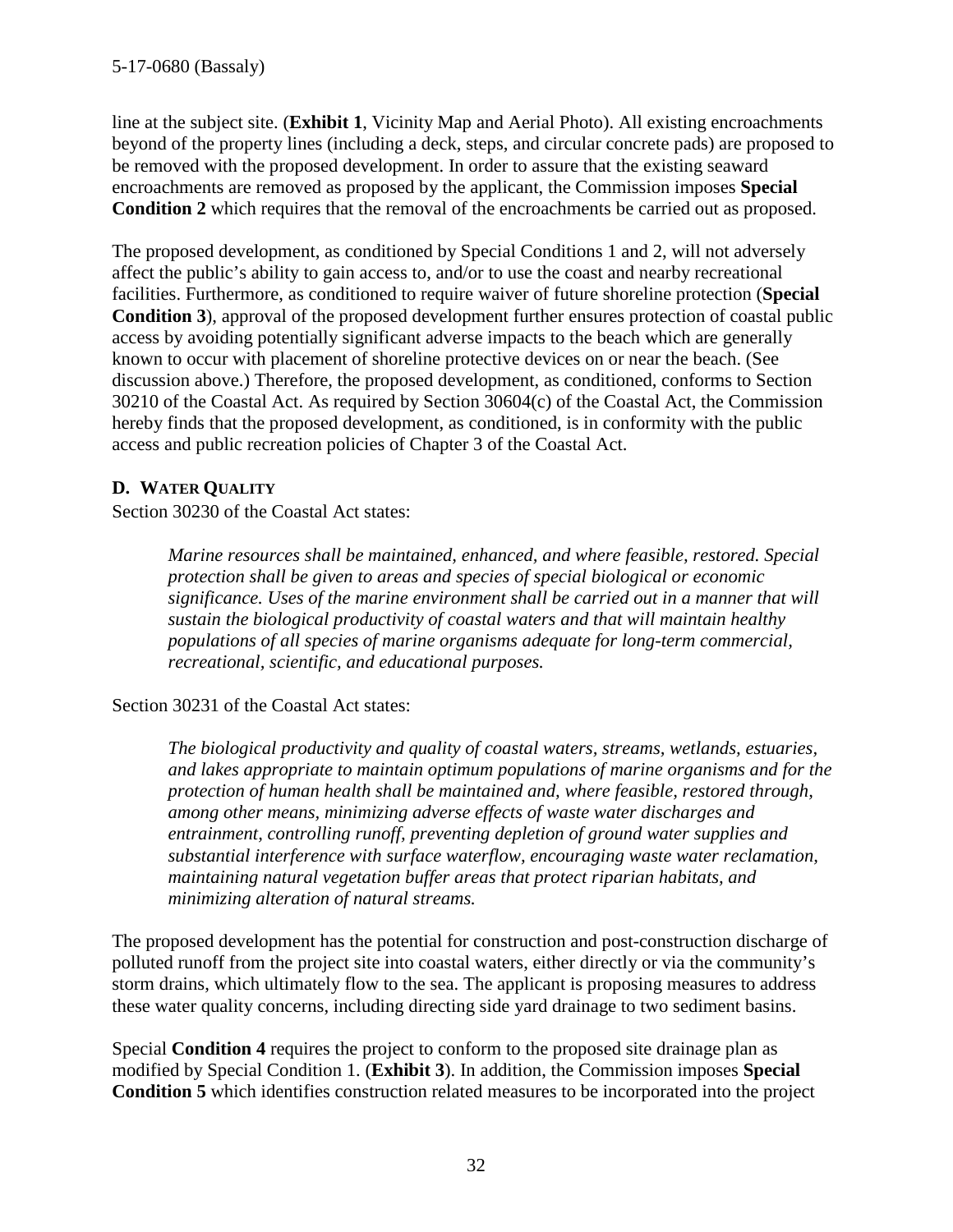during construction. By incorporating these water quality protection measures into the proposed development, as conditioned, the project minimizes the effect of construction and post-construction activities on the marine environment. Therefore, the Commission finds that the proposed development, as conditioned, conforms to Sections 30230 and 30231 of the Coastal Act regarding the protection of water quality to promote the biological productivity of coastal waters and to protect human health.

## **E. DEVELOPMENT**

The development is located within an existing developed area and, as conditioned, is compatible with the character and scale of the surrounding area. However, the proposed project raises concerns that future development of the project site potentially may result in a development which is not consistent with the Chapter 3 policies of the Coastal Act. Section 30610(a) of the Coastal Act provides that certain improvements to existing single-family homes do not require a coastal development permit, subject to Section 13250 of the Commission's regulations, which lists certain improvements to single-family structures that require a coastal development permit because they involve a risk of adverse environmental effect, including those improvements to a structure that is located on a beach  $(13250(b)(1))$ . The Commission finds that exemption from coastal development permit requirements for certain improvements to existing single-family homes per section 30610(a) does not apply to the proposed single-family structure because it is located on a beach. Thus, to assure that future improvements are consistent with the Chapter 3 policies of the Coastal Act, the Commission finds that it is necessary to impose **Special Condition 6** prohibiting the construction of future improvements to the proposed single-family structure without first obtaining an amendment to this permit or a new coastal development permit. Therefore, as conditioned, the development conforms to the Chapter 3 policies of the Coastal Act.

## **F. DEED RESTRICTION**

To ensure that any prospective future owners of the property are made aware of the applicability of the conditions of this permit, the Commission imposes **Special Condition 9**, requiring that the property owner record a deed restriction against the property, referencing all of the above special conditions of this permit and imposing them as covenants, conditions and restrictions on the use and enjoyment of the property. Thus any prospective future owner will receive actual notice of the restrictions and/or obligations imposed on the use and enjoyment of the land including the risks of the development and/or hazards to which the site is subject, and the Commission's immunity from liability. Therefore, the Commission finds that the proposed development, as conditioned, conforms to the Coastal Act by ensuring that any successors-in-interest have proper actual notice, recorded against the subject parcel, of the proposed development's required mitigation measures that mitigate the development's impacts on coastal resources.

## **G. LOCAL COASTAL PROGRAM**

Coastal Act section 30604(a) states that, prior to certification of a local coastal program ("LCP"), a coastal development permit must be issued upon a finding that the proposed development is in conformity with Chapter 3 of the Act and that the permitted development will not prejudice the ability of the local government to prepare an LCP that is in conformity with Chapter 3. Orange County's LCP for Sunset Beach was effectively certified in 1982 and updated in 1992. However, Sunset Beach was annexed into the City of Huntington Beach effective August 2011. This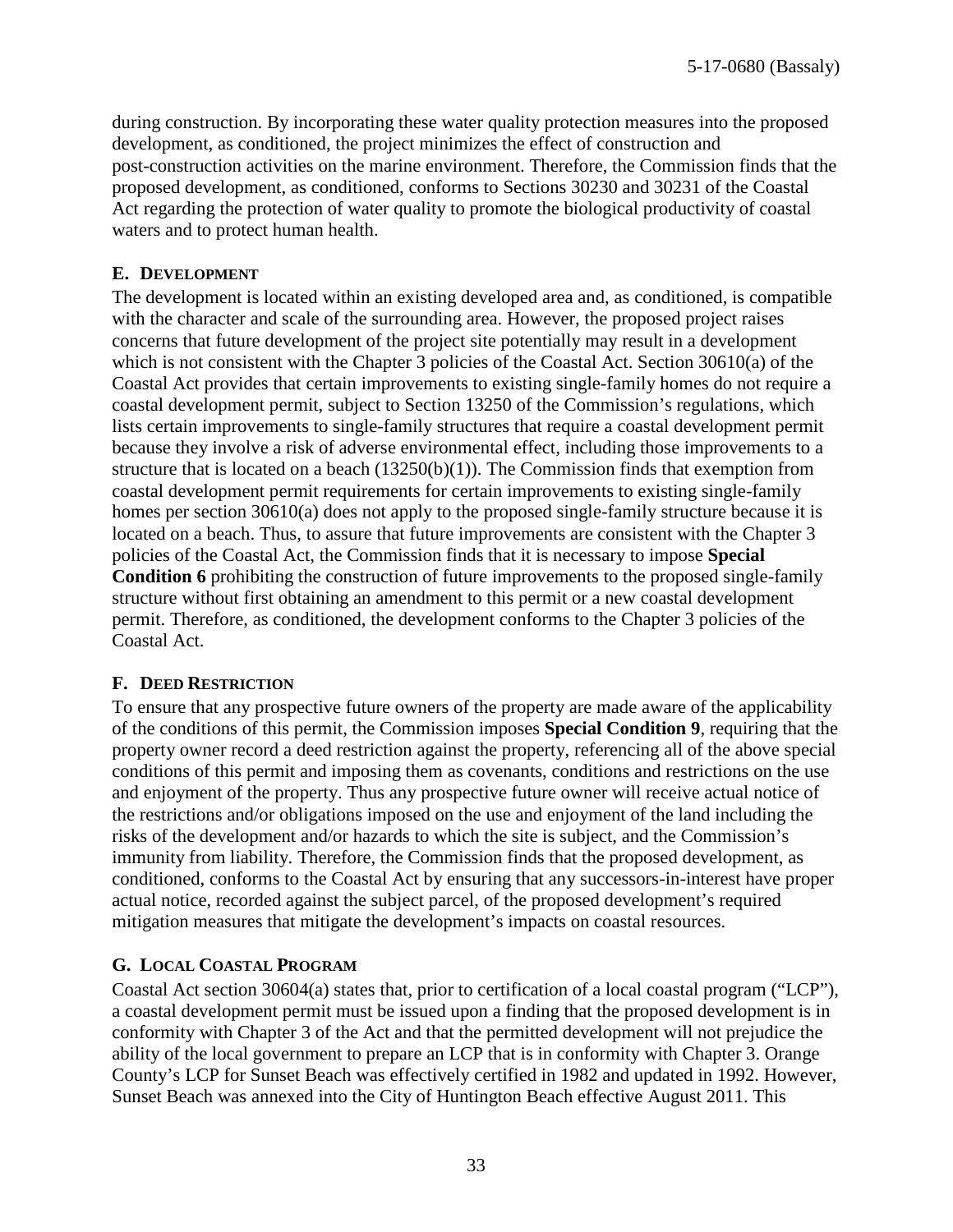annexation terminated the County's LCP permitting jurisdiction for the area. The Sunset Beach annexation area has not yet been incorporated into the City of Huntington Beach certified LCP. Thus, there is not currently an effective certified LCP for Sunset Beach and, therefore, the Chapter 3 policies of the Coastal Act provide the standard of review for coastal development permits in the area. The previously certified Sunset Beach LCP may be used as guidance as appropriate. As conditioned, the proposed development is consistent with the Chapter 3 policies of the Coastal Act. Approval of the project, as conditioned, will not prejudice the ability of the local government to prepare an LCP that is in conformity with the provisions of Chapter 3 of the Coastal Act.

## **H. CALIFORNIA ENVIRONMENTAL QUALITY ACT (CEQA)**

Section 13096(a) of the Commission's regulations requires Commission approval of Coastal Development Permit applications to be supported by a finding showing the application, as conditioned by any conditions of approval, to be consistent with any applicable requirements of the California Environmental Quality Act (CEQA). Section 21080.5(d)(2)(A) of CEQA prohibits a proposed development from being approved if there are feasible alternatives or feasible mitigation measures available which would substantially lessen any significant adverse effect which the activity may have on the environment.

The City of Huntington Beach is the lead agency responsible for CEQA review. The City determined that the project qualifies for a CEQA exemption. Typically projects are exempt from CEQA pursuant to section 15303(a) of the CEQA Guidelines when they consist of construction of one single-family residence located within an urbanized residential zone. As conditioned, there are no additional feasible alternatives or additional feasible mitigation measures available which will substantially lessen any significant adverse impact the activity would have on the environment. Therefore, the Commission finds that the proposed project, as conditioned to mitigate the identified possible impacts, is consistent with CEQA and the policies of the Coastal Act.